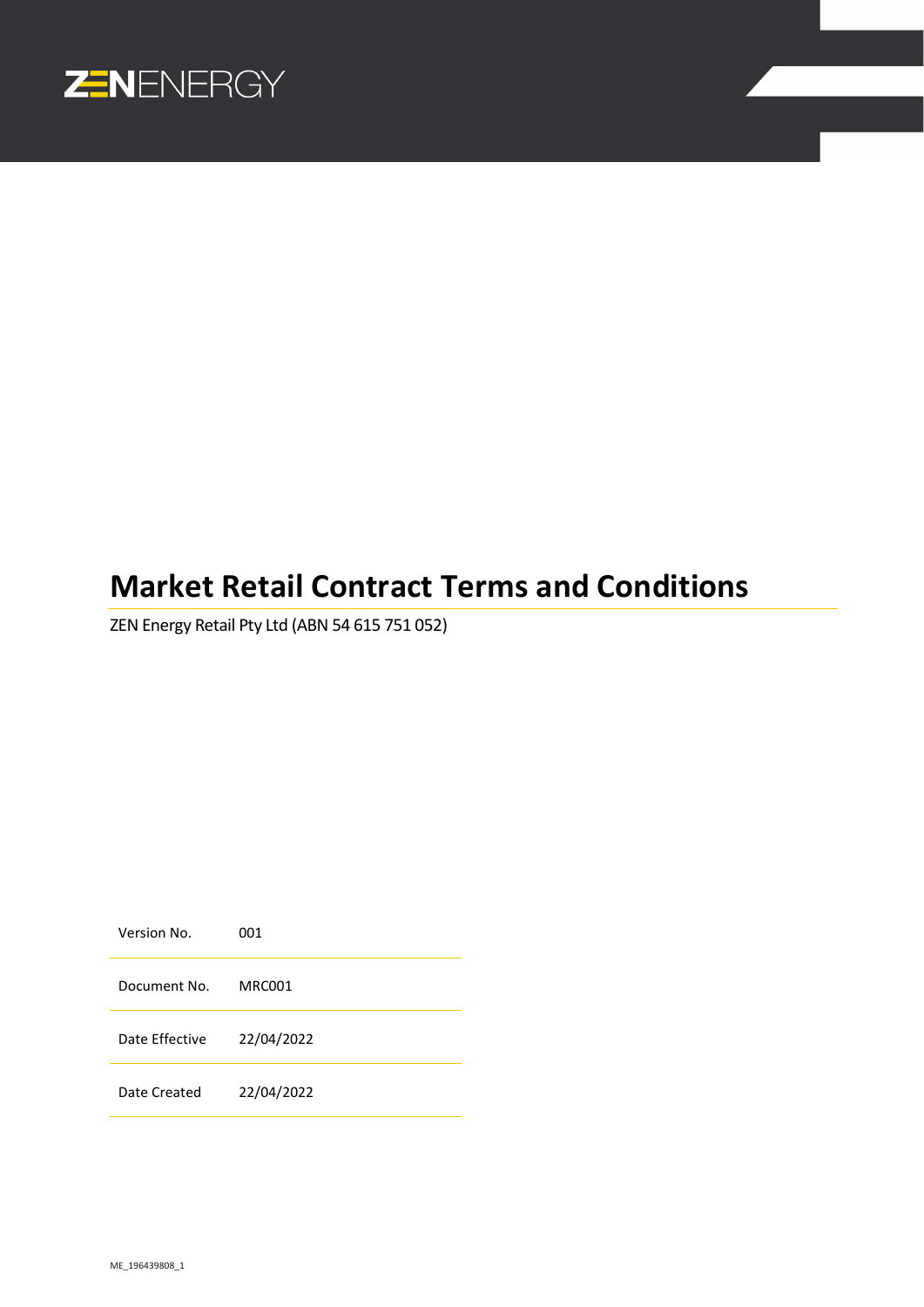# **Contents**

| 1.                                            |                                   | <b>About this Contract</b>                                                         | 4  |  |
|-----------------------------------------------|-----------------------------------|------------------------------------------------------------------------------------|----|--|
|                                               | 1.1                               | <b>The Parties</b>                                                                 | 4  |  |
|                                               | 1.2                               | Definitions and interpretation                                                     | 4  |  |
|                                               | 1.3                               | <b>Market Retail Contract</b>                                                      | 4  |  |
|                                               | 1.4                               | Scope of this Contract.                                                            | 4  |  |
|                                               | 1.5                               | Applicability of this Contract                                                     | 5  |  |
|                                               |                                   | 2. When does this Contract and the sale of Electricity start?                      | 5  |  |
|                                               | 2.1                               | When does this Contract start?                                                     | 5  |  |
|                                               | 2.2                               | When does our obligation to sell you Electricity start?                            | 5  |  |
|                                               | 2.3                               | Cooling off Period                                                                 | 5  |  |
|                                               | 2.4                               | When does this Contract end?                                                       | 6  |  |
|                                               | 2.5                               | Vacating your Premises                                                             | 6  |  |
|                                               |                                   | 3. Your General Obligations                                                        | 7  |  |
|                                               | 3.1                               | Provision of information                                                           | 7  |  |
|                                               | 3.2                               | Life Support Equipment                                                             | 7  |  |
|                                               | 3.3                               | Our staff                                                                          | 7  |  |
|                                               |                                   | 4. Our Liability                                                                   | 7  |  |
| 5.                                            | <b>Tariffs and charges</b>        |                                                                                    |    |  |
|                                               | 5.1                               | Applicable tariffs and charges                                                     | 8  |  |
|                                               | 5.2                               | Variation of Energy Charges                                                        | 8  |  |
|                                               | 5.3                               | Variation of tariff due to change of use or meter replacement                      | 9  |  |
|                                               | 5.4                               | Changes to tariffs or type of tariff during a Billing Cycle                        | 9  |  |
|                                               | 5.5                               | GST                                                                                | 9  |  |
| 6.                                            | <b>Billing</b>                    |                                                                                    |    |  |
|                                               | 6.1                               | General                                                                            | 9  |  |
|                                               | 6.2                               | Calculating the bill                                                               | 10 |  |
|                                               | 6.3                               | Estimating the Electricity usage                                                   | 10 |  |
|                                               | 6.4                               | Your historical billing information                                                | 10 |  |
|                                               | 6.5                               | Your Electricity consumption information                                           | 10 |  |
|                                               | 7. Paying your bill               |                                                                                    |    |  |
|                                               | 7.1                               | Payments                                                                           | 10 |  |
|                                               | 7.2                               | Issue of reminder notices                                                          | 11 |  |
|                                               | 7.3                               | Difficulties in paying                                                             | 11 |  |
|                                               | 7.4                               | Late payment                                                                       | 11 |  |
|                                               | 7.5                               | Reviewing your bill                                                                | 11 |  |
|                                               | 8. Undercharging and Overcharging |                                                                                    | 11 |  |
|                                               | 8.1                               | Undercharging                                                                      | 11 |  |
|                                               | 8.2                               | Overcharging                                                                       | 12 |  |
| 9.                                            | <b>Meters</b>                     |                                                                                    | 12 |  |
| 10. Interruption to the Supply of Electricity |                                   |                                                                                    |    |  |
|                                               | 10.1                              | Retailer may arrange Retailer Planned Interruptions (maintenance repair etc)<br>12 | 12 |  |
|                                               | 10.2                              | Your right to information about planned Interruptions                              | 13 |  |
|                                               |                                   | <b>11. Security Deposits</b>                                                       | 13 |  |

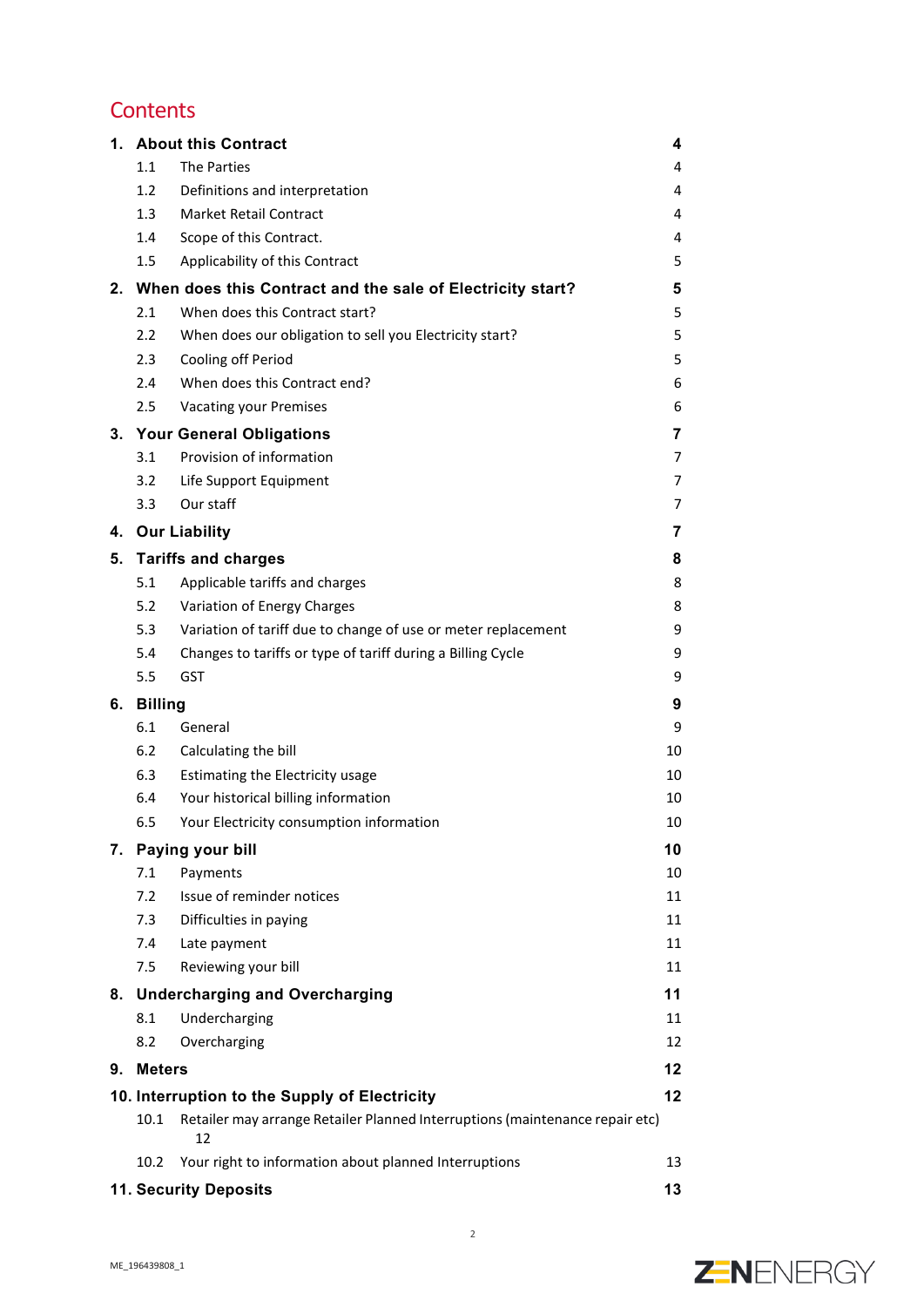|                                             | 11.1                        | <b>Security Deposits</b>                                         | 13 |
|---------------------------------------------|-----------------------------|------------------------------------------------------------------|----|
|                                             | 11.2                        | Interest on Security Deposits                                    | 13 |
|                                             | 11.3                        | Use of a Security Deposit                                        | 13 |
|                                             | 11.4                        | Return of Security Deposit                                       | 13 |
|                                             | 12. Disconnection of supply |                                                                  |    |
|                                             | 12.1                        | When can we arrange for Disconnection?                           | 14 |
|                                             | 12.2                        | Notice and warning of Disconnection                              | 14 |
|                                             | 12.3                        | When we must not arrange Disconnection                           | 14 |
|                                             |                             | 13. Reconnection after Disconnection                             | 15 |
| 14. Wrongful and illegal use of Electricity |                             |                                                                  | 15 |
|                                             | 14.1                        | Use of Electricity                                               | 15 |
|                                             |                             | 15. Notices and Bills                                            | 15 |
|                                             |                             | <b>16. Privacy Act Notice</b>                                    | 15 |
| 17. Complaints and dispute resolution       |                             |                                                                  | 16 |
|                                             | 17.1                        | Complaints                                                       | 16 |
|                                             | 17.2                        | Our obligations in handling complaints                           | 16 |
|                                             | 18. Force Majeure           |                                                                  |    |
|                                             |                             | 18.1 Effect of Force Majeure Event                               | 16 |
|                                             | 18.2                        | Deemed prompt notice                                             | 16 |
|                                             | 18.3                        | Obligation to overcome or minimise effect of Force Majeure Event | 16 |
|                                             | 18.4                        | Settlement of industrial disputes                                | 16 |
|                                             |                             | 19. Applicable Law                                               | 16 |
|                                             |                             | 20. Retailer of Last Resort Event                                | 17 |
|                                             | 21. General                 |                                                                  | 17 |
|                                             | 21.1                        | Our obligations                                                  | 17 |
|                                             | 21.2                        | Amending this Contract                                           | 17 |
| 22. Defined terms and interpretation        |                             |                                                                  |    |
|                                             | 22.1                        | Defined terms                                                    | 17 |
|                                             | 22.2                        | Interpretation                                                   | 20 |
|                                             | 22.3                        | Inconsistency with the Rules                                     | 20 |
|                                             | 22.4                        | Regulatory requirements                                          | 21 |

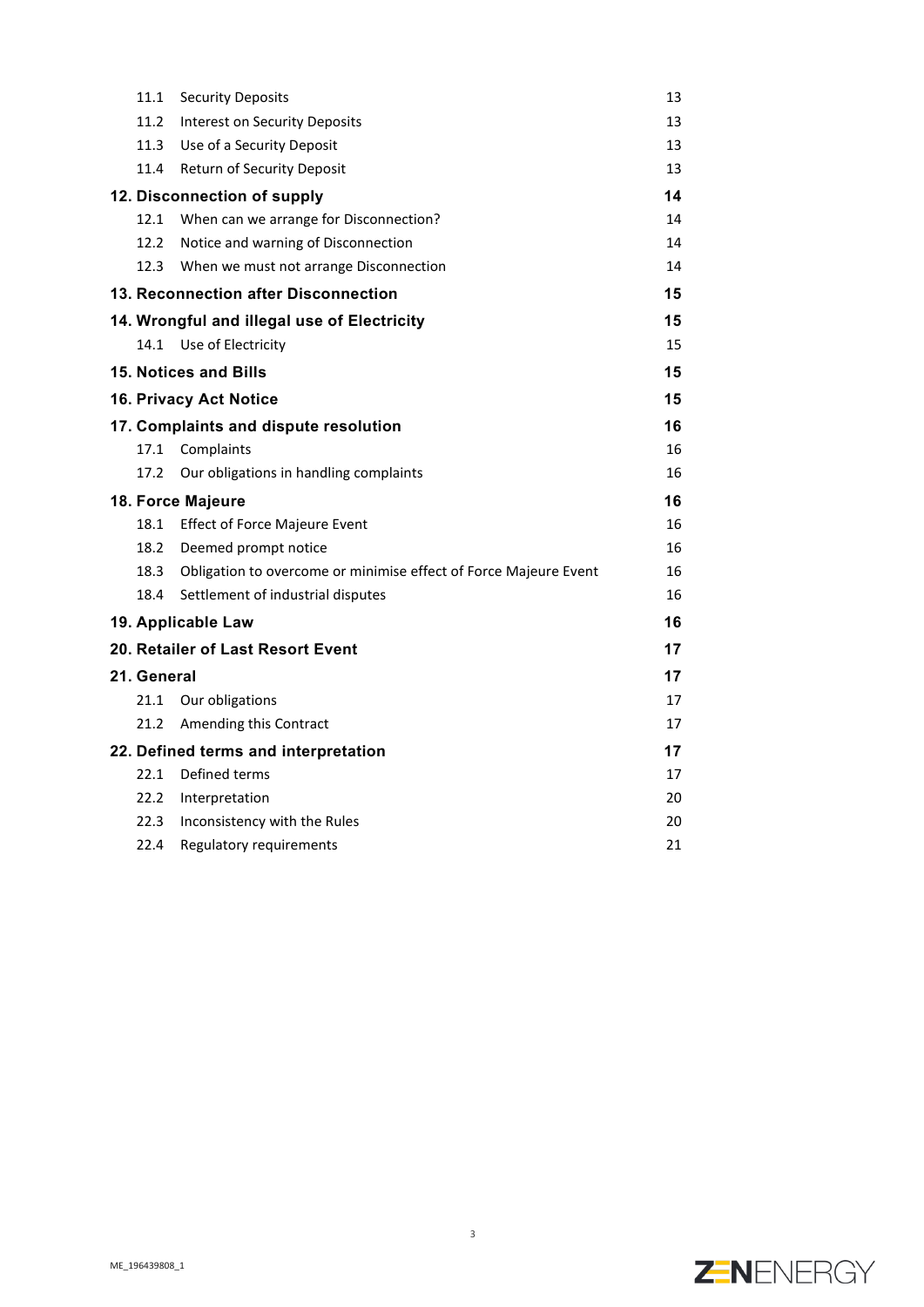# **Market Retail Contract**

# **General Terms and Conditions**

# 1. About this Contract

# **1.1 The Parties**

This Contract is between:

- (a) ZEN Energy (in this Contract referred to as "we", "our" or "us"); and
- (b) the customer identified in the Energy Plan Confirmation (in this Contract referred to as "you" or "your").

## **1.2 Definitions and interpretation**

- (a) The terms used in this Contract are defined in claus[e 22.1.](#page-16-0)
- (b) Where a term defined in clause [22.1](#page-16-0) differs from the definition in the National Energy Retail Law or the Rules, the definition in the National Energy Retail Law or the Rules prevail.

## <span id="page-3-0"></span>**1.3 Market Retail Contract**

- (a) This Contract comprises:
	- (i) these General Terms and Conditions;
	- (ii) the Energy Plan and the Energy Plan Confirmation; and
	- (iii) any schedule or document expressed as being applicable to Contract or the Premises.
- (b) If there is any ambiguity, inconsistency or conflict between the terms of any of the documents comprising this Contract, then, unless otherwise stated, the documents take precedence in the order set out in clause [1.3\(a\).](#page-3-0)

# **1.4 Scope of this Contract.**

- (a) We agree to:
	- (i) sell you Electricity at your Premises from the Commencement Date until the Contract ends under the terms of this Contract; and
	- (ii) meet our obligations set out in this Contract; and
	- (iii) comply with the Regulatory Requirements.
- (b) You agree to:
	- (i) be responsible for the Energy Charges for Electricity supplied to the Premises until this Contract ends under clause [2.4](#page-5-0) even if you vacate the Premises earlier;
	- (ii) pay the amounts billed by us under this Contract; and
	- (iii) meet your obligations under this Contract and the Regulatory Requirements.
- (c) If you are eligible for and accept an Energy Plan that includes a Feed-In Tariff arrangement, the Solar Contract provided to you will apply to that arrangement and the Solar Contract forms a separate contract between you and us (in addition to this Contract).
- (d) This Contract does not cover the physical connection of your Premises to the Distribution System, including the maintenance of that connection and the Supply of Electricity to the Premises. This is the role of your Distributor under a separate contract called a Customer Connection Contract.

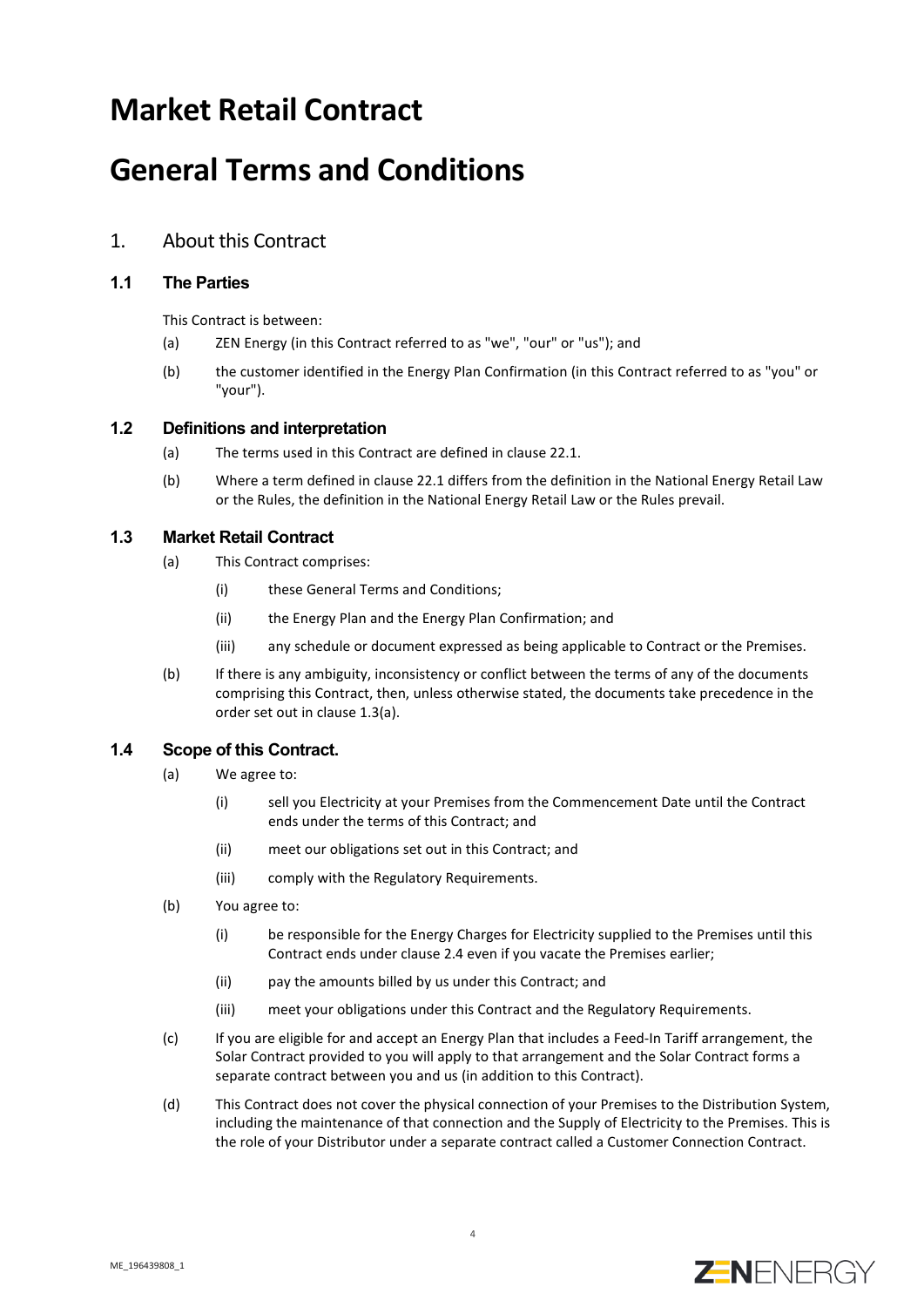# **1.5 Applicability of this Contract**

This Contract apply to you only if:

- (a) you are a Small Customer at the Premises;
- (b) the Premises is located in South Australia;
- (c) the Premises has its own Meter with a unique NMI;
- (d) you have satisfied any credit checks required by us, subject to us complying with the relevant obligations under the Regulatory Requirements; and
- (e) the Premises, Connection Point and/or Meter satisfy any eligibility criteria set out in the Quote.

# 2. When does this Contract and the sale of Electricity start?

# <span id="page-4-1"></span>**2.1 When does this Contract start?**

(a) This Contract starts on the date that you receive the Welcome Pack from us (**Contract Start Date**).

## **2.2 When does our obligation to sell you Electricity start?**

- (a) Our obligation to sell you Electricity under this Contract begins on the date on which all of the following conditions have been satisfied (**Sale Commencement Date**):
	- (i) we become the Financially Responsible Retailer for the Connection Point;
	- (ii) there is an appropriate Meter installed at the Premises; and
	- (iii) the Connection Point is registered with AEMO under the Regulatory Requirements.
- (b) On and from the Contract Start Date, you consent to us:
	- (i) completing the transfer of the Connection Point to us in accordance with Regulatory Requirements; and
	- (ii) becoming the Financially Responsible Retailer for the Connection Point,

and agree to provide us with all reasonably requested assistance in order for these things to occur as soon as reasonably practicable.

- (c) You acknowledge that the transfer of the Connection Point to us may involve changes to the Meter and you consent to any required changes to the Meter.
- <span id="page-4-0"></span>(d) You consent to us being provided with all consumption history or data and all other information relating to the supply of Electricity to the Connection Point that is required for us to become the Financially Responsible Retailer for the Connection Point.
- (e) The parties will use reasonable endeavours to ensure that we become the Financially Responsible Retailer for the Connection Point as soon as reasonably practicable after the Contract Start Date but you acknowledge that:
	- (i) we need the data and other information referred to in claus[e 2.2\(d\)](#page-4-0) to complete this process; and
	- (ii) other parties are involved in this process,

and you agree that we have no liability to you for any delays in relation to the completion of this process that are caused by delays in the provision of the required data or information or the acts or omissions of other parties.

## <span id="page-4-2"></span>**2.3 Cooling off Period**

(a) You have a right to withdraw from this Contract within 10 Business Days from the Contract Start Date (**Cooling-off Period**). You can exercise this right of withdrawal even though you have agreed to, or have entered into, this Contract with us.

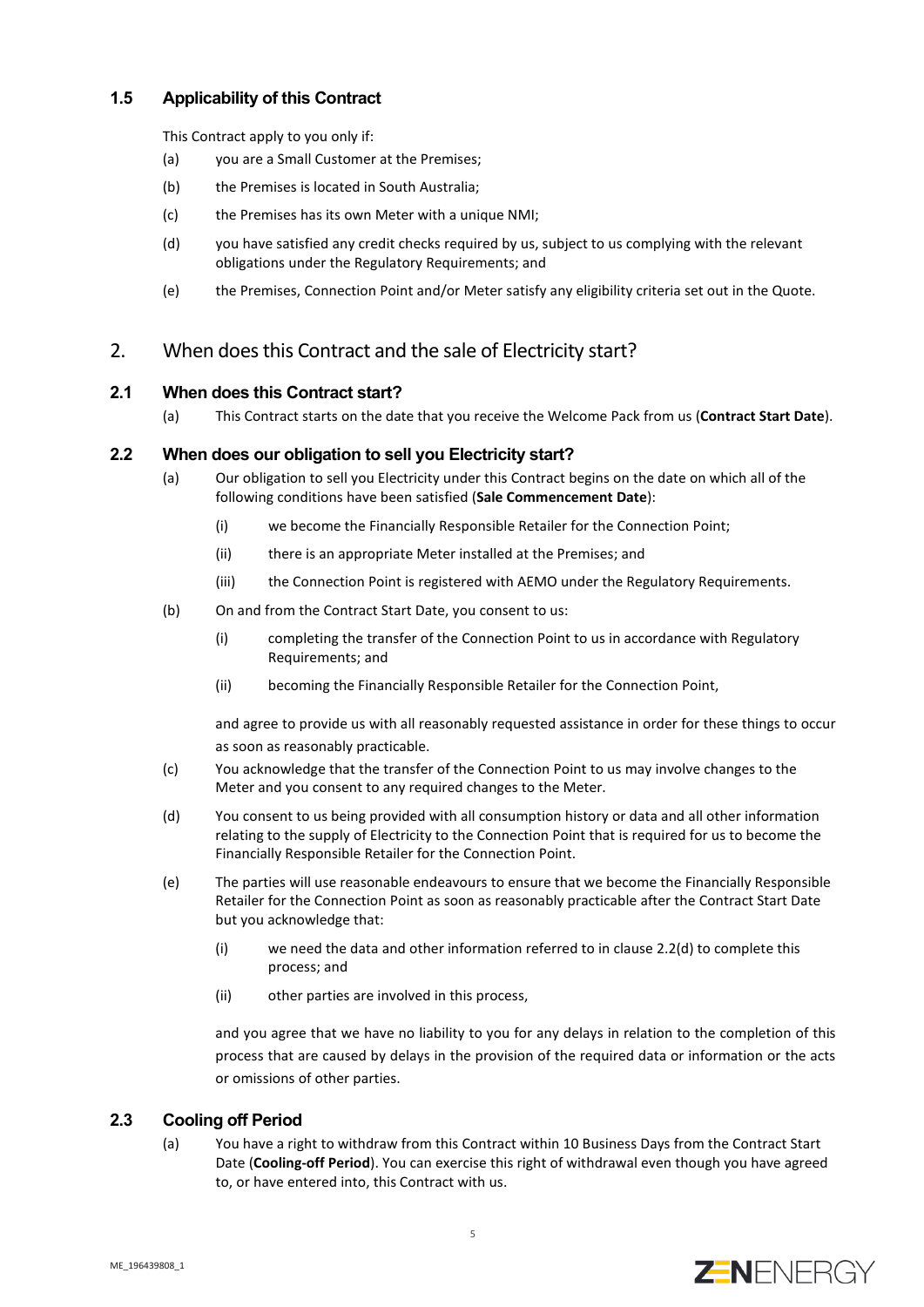- <span id="page-5-1"></span>(b) You can withdraw from this Contract during the Cooling-off Period by giving us notice verbally or in writing that you want to withdraw from this Contract.
- (c) If you withdraw from this Contract under claus[e 2.3\(b\),](#page-5-1) this Contract will have no effect from the date you notified us under claus[e 2.3\(b\).](#page-5-1)
- (d) If we have provided Electricity at your request through a new Connection and you withdraw from this Contract during the Cooling-off Period, we will charge you the Connection Charge.

#### <span id="page-5-5"></span><span id="page-5-0"></span>**2.4 When does this Contract end?**

- <span id="page-5-3"></span>(a) This Contract ends:
	- (i) on a date agreed between you and us;
	- (ii) subject to claus[e 2.4\(b\),](#page-5-2) 20 Business Days' after you give us notice that you wish to end this Contract;
	- (iii) 20 Business Days' after we give you notice that we wish to end this Contract;
	- (iv) if you start to buy Electricity for the Premises from us under a different retail contract, on the date that retail contract starts;
	- (v) if you start to buy Electricity for the Premises from a different Retailer under a retail contract, on the date that retail contract starts;
	- (vi) if a different customer starts to buy Electricity under a retail contract (either with us or a different Retailer) for the Premises, on the date that customer's retail contract starts;
	- (vii) if the Premises are disconnected in accordance with clause [12.1](#page-13-0) and is not reconnected in accordance with claus[e 13,](#page-14-0) 10 Business Days from the date of Disconnection; or
	- (viii) where we can no long sell you Electricity as a result of a RoLR Event, on the date of that RoLR Event.
- <span id="page-5-2"></span>(b) If you do not give us safe and unhindered access to the Premises to conduct a final meter reading (where relevant), this Contract will not end under claus[e 2.4\(a\)\(ii\)](#page-5-3) until we have issued you a final bill and you have paid any outstanding amount for the sale of Electricity.
- (c) Termination of this Contract will not affect:
	- (i) your or our obligations that have accrued under this Contract (including any obligation to pay any amount due at the date the Contract ends); or
	- (ii) any accrued right or remedy that you or we may have under this Contract.

#### <span id="page-5-4"></span>**2.5 Vacating your Premises**

- (a) If you are vacating the Premises, in addition to providing us with a notice to end this Contract under clause [2.4\(a\)\(ii\),](#page-5-3) you must also provide us with a notice:
	- (i) advising us that you are vacating the Premises;
	- (ii) the date that you will be vacating the Premises; and
	- (iii) setting out your forwarding address so that we can send you your final bill.
- (b) When we receive the notice referred to in claus[e 2.5\(a\),](#page-5-4) we must:
	- (i) use our best endeavours to arrange for the reading of the meter on the date that you will be vacating the Premises as specified in your notice (or as soon as possible after that date if you do not provide access to your meter on that date); and
	- (ii) once the final meter reading has been undertaken, send you a final bill at the forwarding address stated in your notice.
- (c) You will continue to be responsible for charges for the Premises until this Contract ends in accordance with claus[e 2.4\(a\)](#page-5-5) of this Contract.

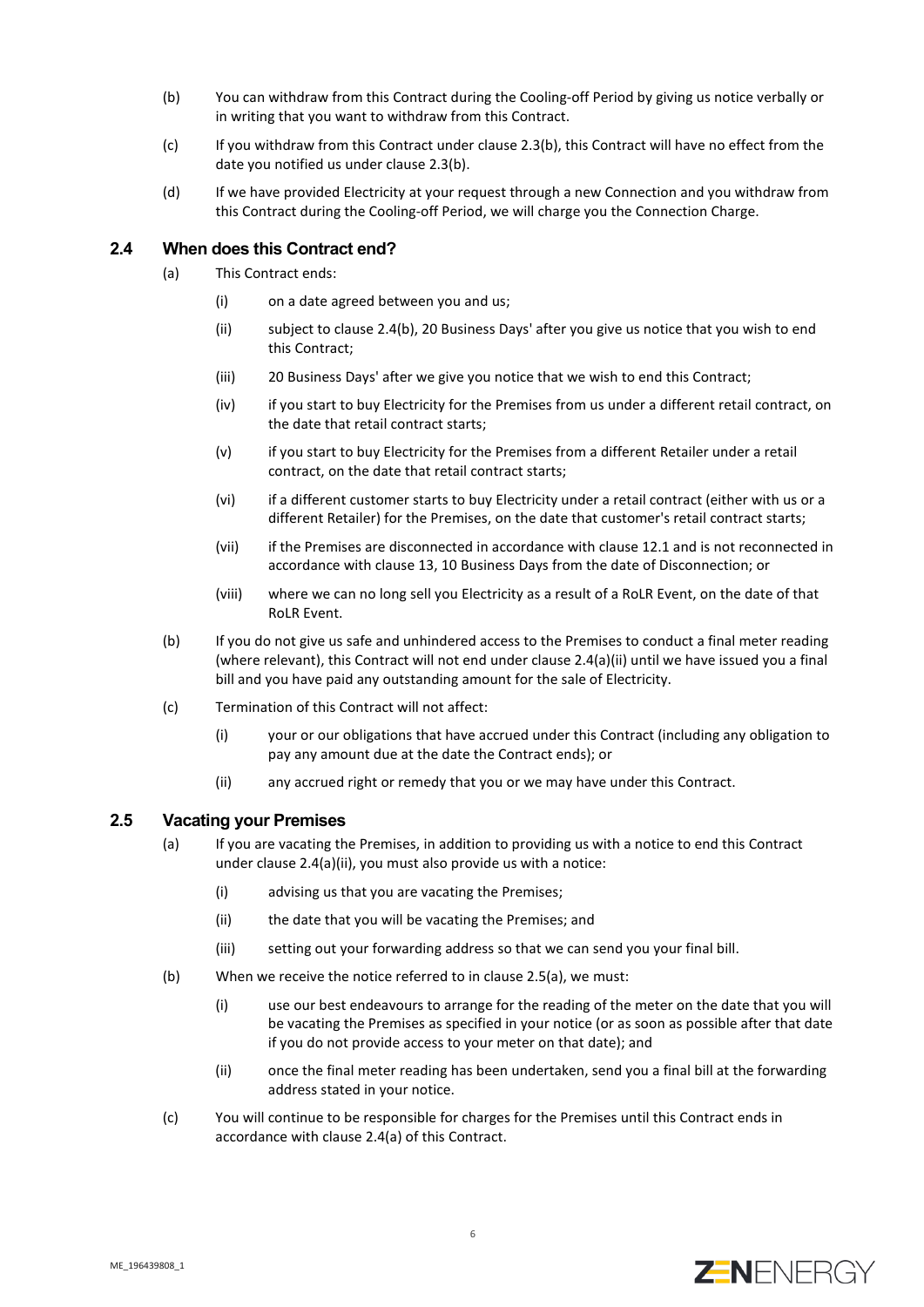# 3. Your General Obligations

## <span id="page-6-0"></span>**3.1 Provision of information**

- (a) You must give us any information we reasonably require for the purposes of this Contract, including:
	- (i) your contact details;
	- (ii) consent to obtain a credit check of your credit history;
	- (iii) information about access to the Meter or other measurement equipment at the Premises; and
	- (iv) details of your eligibility for any concession (if any).
- (b) The information provided under this claus[e 3.1](#page-6-0) must be correct, and you must not mislead or deceive us, in relation to any information provided to us.
- (c) You must tell us promptly if:
	- (i) any of the information that you have provided us changes, including if your billing address changes or if your use of Electricity changes (for example, if you start running a business at the Premises); or
	- (ii) you become aware of any change that materially affects access to your Meter or to other equipment involved in providing metering services at the Premises.

#### **3.2 Life Support Equipment**

- (a) If a person living or intending to live at the Premises requires Life Support Equipment, you must:
	- (i) register the Premises with us or your Distributor; and
	- (ii) provide Medical Confirmation for the Premises.
- (b) Subject to satisfying the requirements in the Regulatory Requirements, the Premises may cease to be registered as having Life Support Equipment if Medical Confirmation is not provided to us or your Distributor.
- (c) You must tell us or your Distributor if the Life Support Equipment is no longer required at the Premises.
- <span id="page-6-1"></span>(d) If you tell us that a person living or intending to live at the Premises requires Life Support Equipment, we must give you:
	- (i) at least 50 Business Days to provide Medical Confirmation for the Premises;
	- (ii) general advice that there may be a Distributor Planned Interruption, Retailer Planned Interruption or unplanned Interruption to the Supply of Electricity to the Premises;
	- (iii) at least 4 Business Days' notice in writing of any Retailer Planned Interruption to the Supply of Electricity to the Premises unless we have obtained your explicit consent to the Interruption occurring on a specified date;
	- (iv) information to assist you to prepare a plan of action in case of an unplanned Interruption; and
	- (v) emergency telephone contact numbers.

## **3.3 Our staff**

You acknowledge and agree that verbal or physical abuse of our staff will not be tolerated.

# 4. Our Liability

(a) The quality and reliability of your Electricity supply is subject to a variety of factors that are beyond our control as your Retailer, including accidents, emergencies, weather conditions,

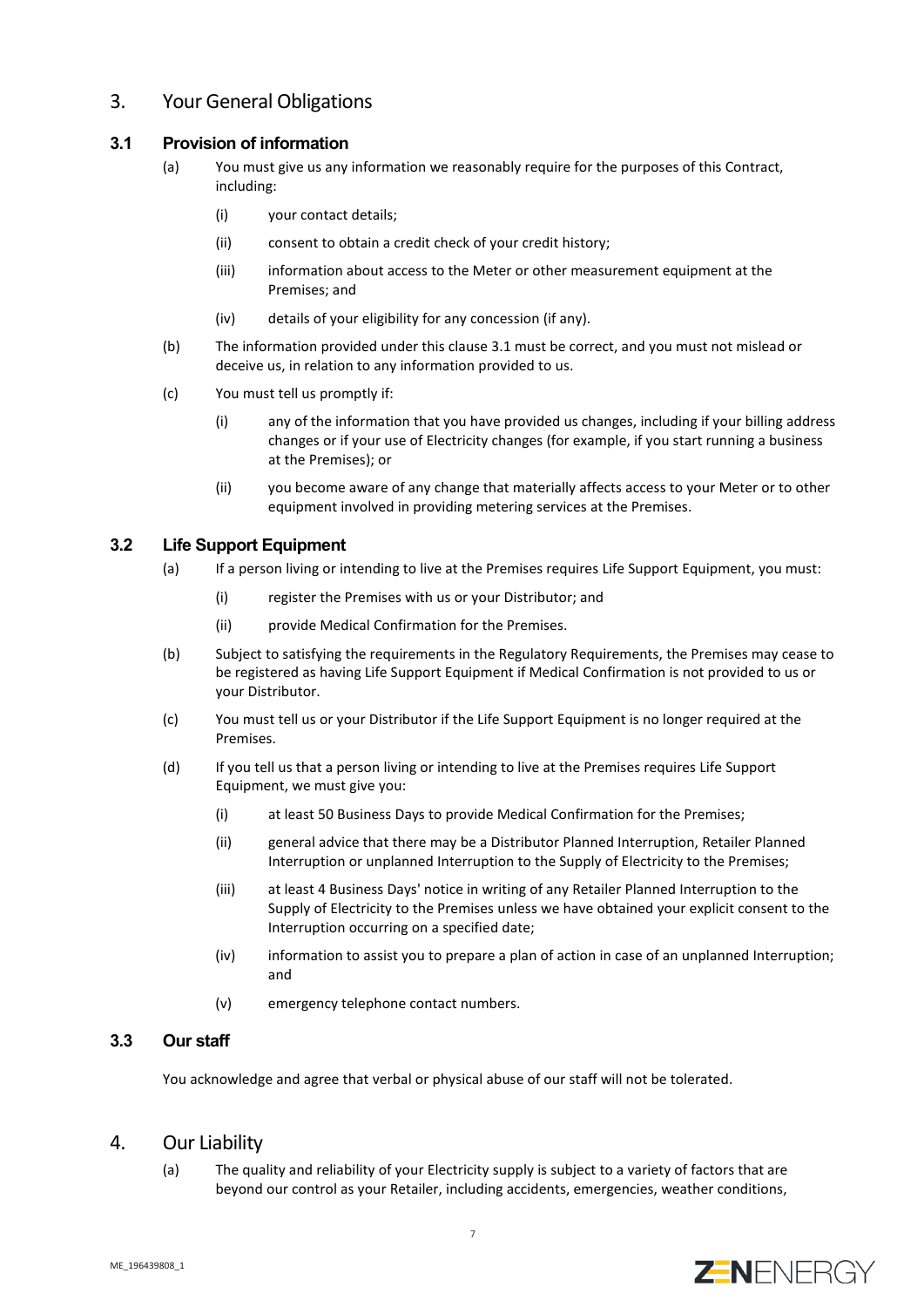vandalism, system demand, the technical limitations of the Distribution System and the acts of other persons (such as your Distributor), including at the direction of a Relevant Authority.

- (b) To the extent permitted by law, we give no condition, warranty or undertaking, and we make no representation to you, about the condition or suitability of Electricity, its quality, fitness for purpose or safety, other than those set out in this Contract.
- (c) Unless we have acted in bad faith or negligently, the National Energy Retail Law excludes our liability for any loss or damage you suffer as a result of the total or partial failure to supply Electricity to your Premises, which includes any loss or damage you suffer as a result of the defective supply of Electricity.

#### 5. Tariffs and charges

#### <span id="page-7-6"></span>**5.1 Applicable tariffs and charges**

- (a) Our tariffs and charges for the sale of Electricity and any other goods or services to you at the Premises under this Contract are specific to a particular Energy Plan and will be set out in the Energy Plan Confirmation (**Energy Charges**).
- (b) You must pay:
	- (i) any Fees; and
	- (ii) any charges or costs we pay on your behalf, including charges we pay to your Distributor and any other person (including a metering services provider).

## <span id="page-7-2"></span><span id="page-7-1"></span>**5.2 Variation of Energy Charges**

- (a) Subject to clause [5.2\(b\),](#page-7-0) we may vary the Energy Charges, from time to time, for any reason and in any manner.
- <span id="page-7-0"></span>(b) If we vary the Energy Charges under this claus[e 5.2,](#page-7-1) we will notify you in writing of the variation in accordance with the Regulatory Regulations.
- <span id="page-7-5"></span><span id="page-7-4"></span><span id="page-7-3"></span>(c) The notification under claus[e 5.2\(b\)](#page-7-0) will:
	- (i) be provided to you at least 5 Business Days before the variation becomes applicable to you;
	- (ii) be delivered to you by your preferred form of communication where this has been communicated to us, or otherwise by the same method as that used for delivery of the bills under claus[e 6;](#page-8-0)
	- (iii) include the following information:
		- (A) specify that your Energy Charges are being varied;
		- (B) specify the date on which the variation to the Energy Charges will come into effect;
		- (C) identify your existing Energy Charges inclusive of GST (and specify that they are inclusive of GST);
		- (D) identify your Energy Charges as varied inclusive of GST (and specify that they are inclusive of GST);
		- (E) specify that you can request your historical billing data and Electricity consumption data from us; and
		- (F) specify whether or not you will be moved to a different Energy Plan.
- <span id="page-7-7"></span>(d) We are not required to provide you with a notice under claus[e 5.2\(b\):](#page-7-0)
	- (i) where you have entered into this Contract with us within 10 Business Days before the date on which the variation referred to in claus[e 5.2\(a\)](#page-7-2) is to take effect, and we have informed you of such variation under the Regulatory Requirements;

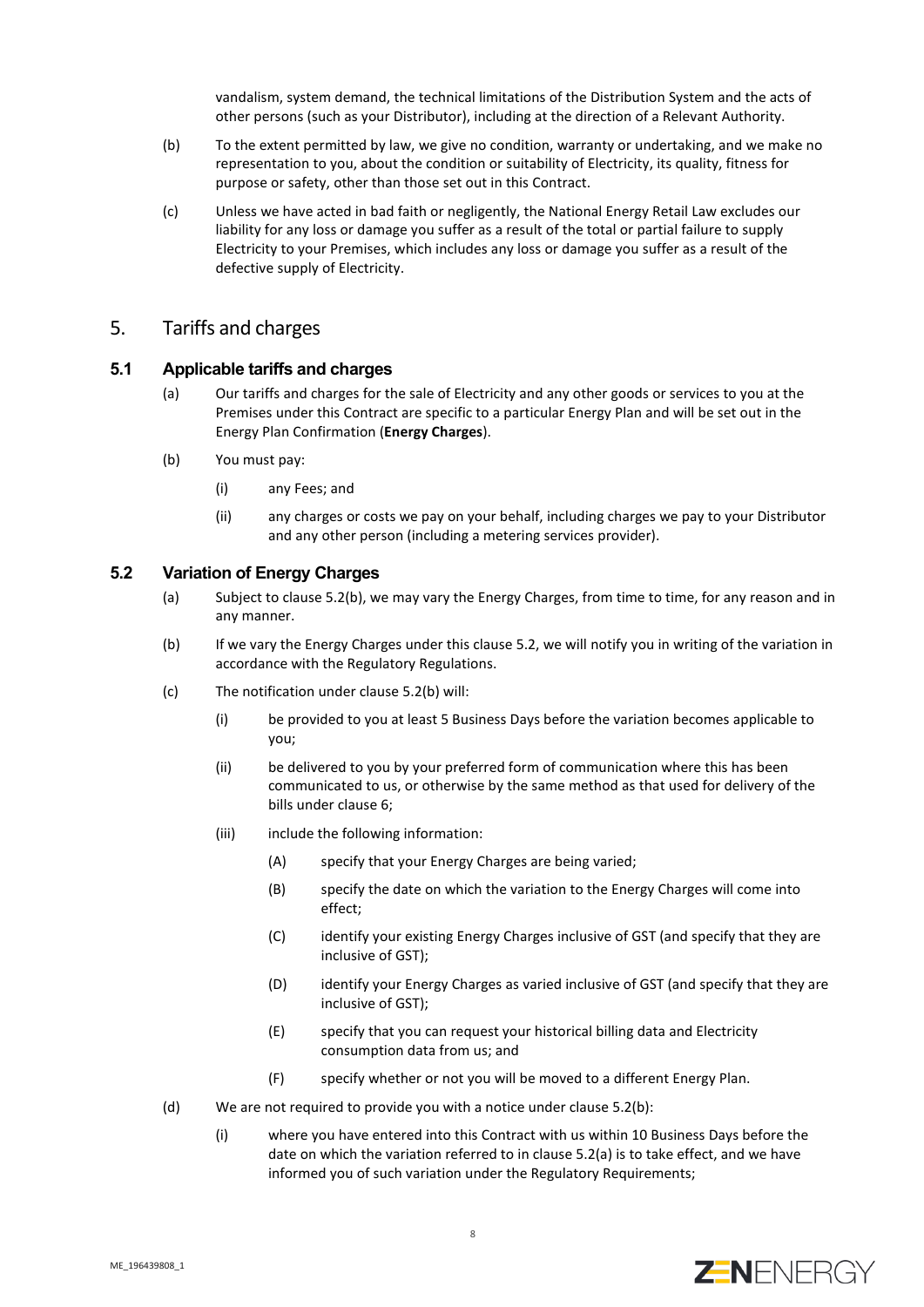- (ii) with respect to a tariff or charge that continually varies in relation to the prevailing spot price of Electricity;
- (iii) where the variations to Energy Charges are a direct result of a change to, or withdrawal or expiry of, a government funded Electricity charge rebate, concession or relief scheme; or
- (iv) where the variations to the Energy Charges are a direct result of a change to any bank charges or fees, credit card charges or fees, or payment processing charges or fees applicable to the customer.
- <span id="page-8-1"></span>(e) Despite clause [5.2\(c\)\(i\),](#page-7-3) we will provide you with the notice under claus[e 5.2\(b\)](#page-7-0) as soon as practicable, and in any event no later than your next bill, where the variations to your Energy Charges are a direct result of a tariff reassignment by the Distributor pursuant to Regulatory Requirements. For the purpose of providing a notice under this claus[e 5.2\(e\),](#page-8-1) the reference to:
	- (i) "are being varied" in clause [5.2\(c\)\(iii\)\(A\)](#page-7-4) is taken to be "are being varied or have been varied (whichever is applicable)"; and
	- (ii) "will come into effect" in clause [5.2\(c\)\(iii\)\(B\)](#page-7-5) is taken to be "will come into effect or has come into effect (whichever is applicable)".

#### **5.3 Variation of tariff due to change of use or meter replacement**

- (a) If a change in your use of Electricity means you are no longer eligible for the particular tariff you are on, we may transfer you to a new tariff which may result in a variation to your Energy Charges:
	- (i) if you notify us there has been a change of use, from the date of notification; or
	- (ii) if you have not notified us of the change of use, retrospectively from the date the change of use occurred.
- (b) If your Meter needs to be replaced or reconfigured (for whatever reason), we may transfer you to a new tariff which may result in a variation to your Energy Charges from the date your Meter is replaced or reconfigured.

#### **5.4 Changes to tariffs or type of tariff during a Billing Cycle**

If a tariff applying to you changes during a Billing Cycle, we will calculate your next bill on a proportionate basis.

#### **5.5 GST**

- (a) Amounts specified in the standing offer prices from time to time and other amounts payable under this Contract may be stated to be exclusive or inclusive of GST. Claus[e 5.5\(b\)](#page-8-2) applies unless an amount is stated to include GST.
- <span id="page-8-2"></span>(b) Where an amount paid by you under this Contract is payment for a "taxable supply" as defined for GST purposes, to the extent permitted by law, that payment will be increased so that the cost of the GST payable on the taxable supply is passed on to the recipient of that taxable supply.

## <span id="page-8-0"></span>6. Billing

#### **6.1 General**

We will send a bill to you as soon as possible after the end of each Billing Cycle. We will send the bill:

- (1) to you at the email address nominated by you; or
- (2) to a person authorised in writing by you to act on your behalf at the address specified by you.

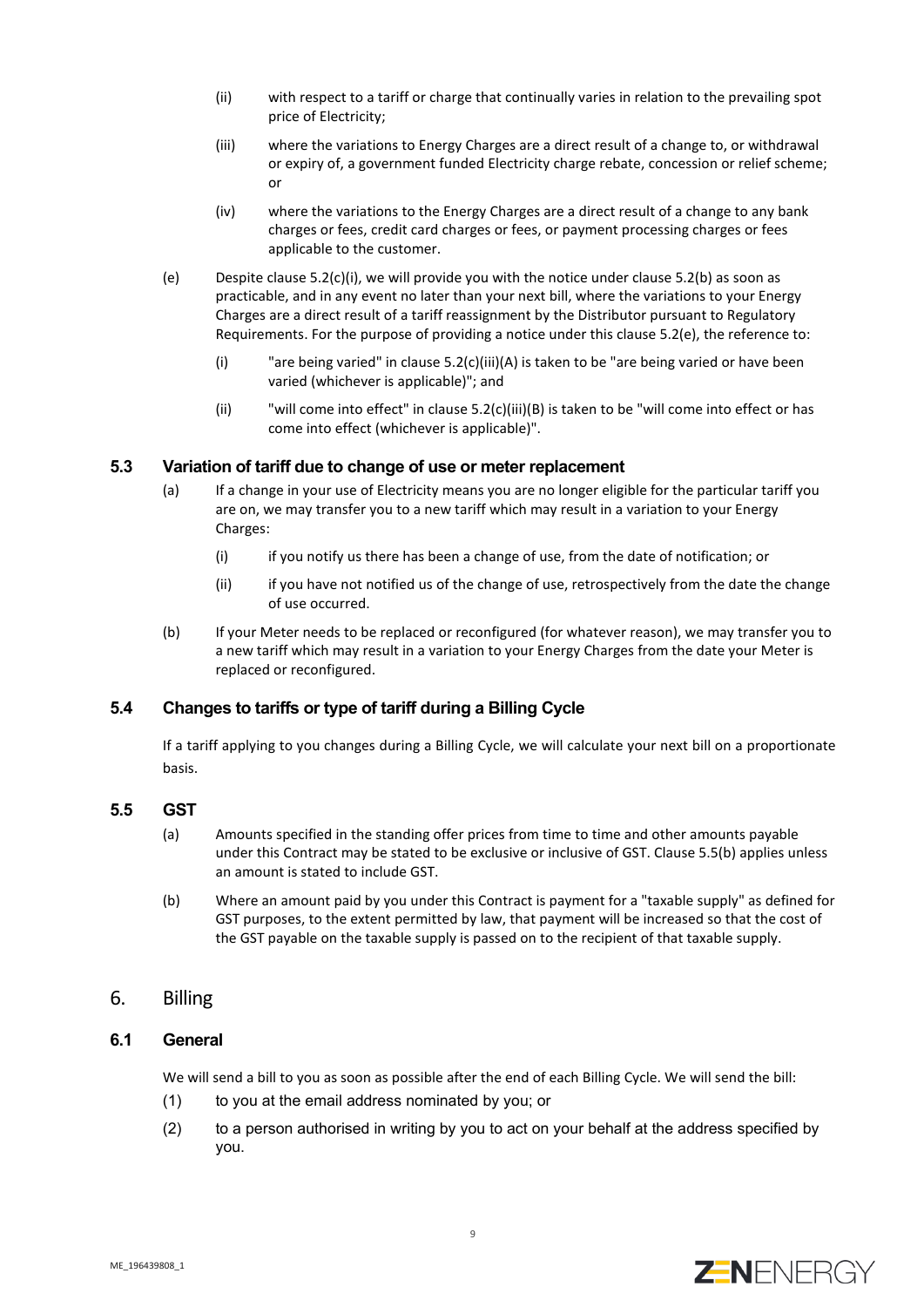## <span id="page-9-0"></span>**6.2 Calculating the bill**

Bills we send to you (**bills**) will be calculated on:

- (1) the amount of Electricity consumed at your Premises during the Billing Cycle (using information obtained from reading your Meter or otherwise in accordance with the Regulatory Requirements); and
- (2) the amount of fees and charges for any other services provided under this Contract during the Billing Cycle; and
- (3) the charges payable for services provided by your Distributor, including connection charges if you have asked for a new connection or connection alteration and have not made alternative arrangements with your Distributor.

#### **6.3 Estimating the Electricity usage**

- (a) We may estimate the amount of Electricity consumed at the Premises if your meter cannot be read, if your metering data is not obtained (for example, if access to the meter is not given or the meter breaks down or is faulty), or if you otherwise consent.
- (b) If we estimate the amount of Electricity consumed at the Premises to calculate a bill, we must:
	- (i) clearly state on the bill that it is based on an estimation; and
	- (ii) when your meter is later read, adjust your bill for the difference between the estimate and the Electricity actually used.
- (c) If the later meter read shows that you have been undercharged, we will allow you to pay the undercharged amount in instalments, over the same period of time during which the meter was not read (if less than 12 months), or otherwise over 12 months.
- (d) If the meter has not been read due to your actions, and you request us to replace the estimated bill with a bill based on an actual reading of the meter, we will comply with your request but may charge you any cost we incur in doing so.

#### **6.4 Your historical billing information**

- (a) Upon request, we must give you information about your billing history for the previous 2 years free of charge.
- (b) However, we may charge you if you require information going back more than 2 years or we have already given you this information 4 times in the previous 12 months.

#### **6.5 Your Electricity consumption information**

Upon request, we must give you information about your Electricity consumption for up to 2 years free of charge. However, we may charge you if:

- (a) we have already given you this information 4 times in the previous 12 months; or
- (b) the information requested is different in manner or form to any minimum requirements we are required to meet; or
- (c) the information is requested by a representative you have authorised to act on your behalf, and that request is part of a request the representative makes to us in relation to more than one customer.

# 7. Paying your bill

#### **7.1 Payments**

You must pay to us the full amount shown on your bill by the Due Date.

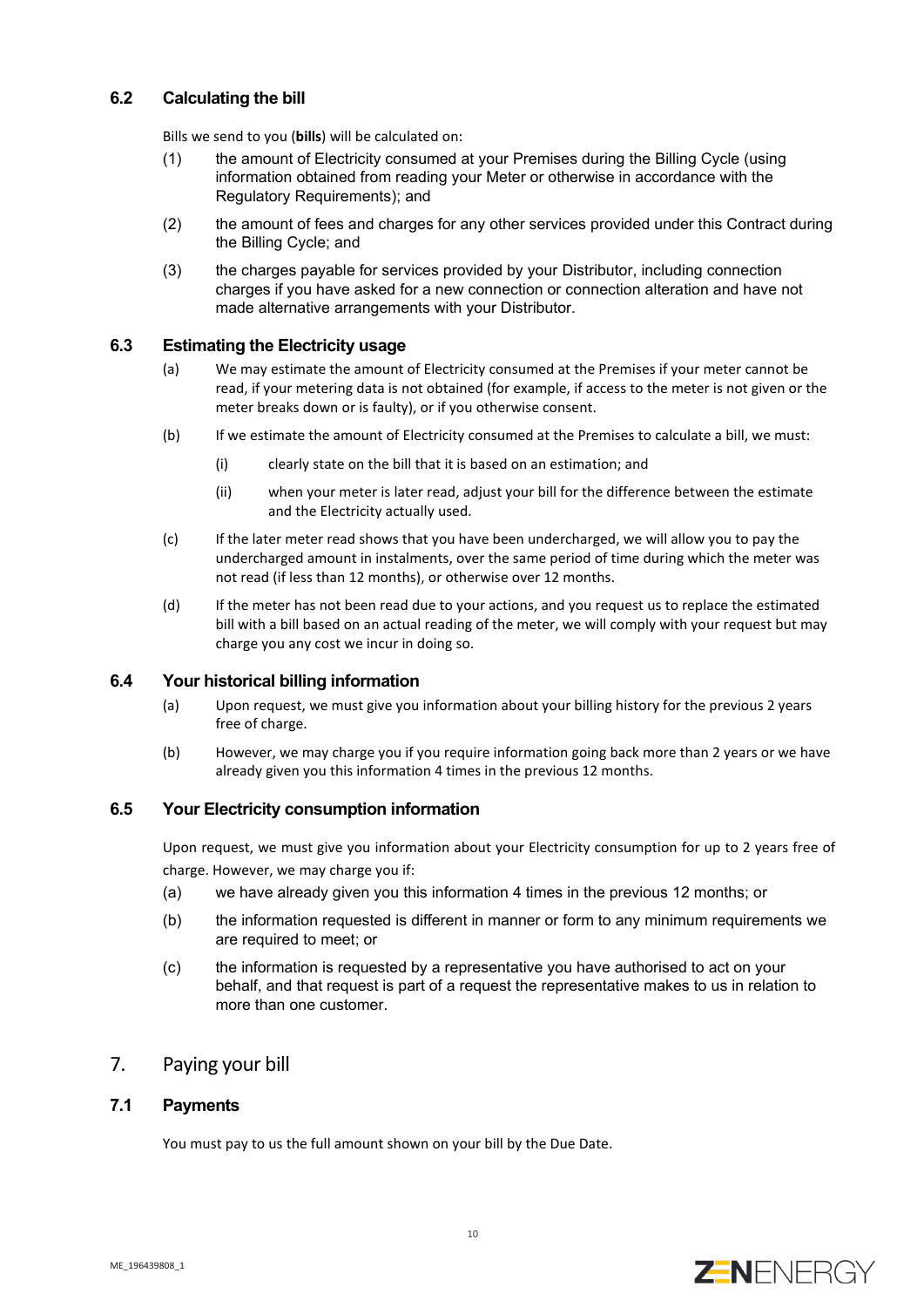## **7.2 Issue of reminder notices**

If you have not paid your bill by the Due Date, we will send you a reminder notice that payment is required.

## **7.3 Difficulties in paying**

- (a) If you have difficulties paying your bill, you should contact us as soon as possible. We will provide you with information about payment options.
- (b) If you are a residential customer and have told us that you have difficulty paying your bill, we must offer you the option of paying your bill under a payment plan. However, we are not obliged to do so if you have had 2 payment plans cancelled due to non-payment in the previous 12 months or have been convicted of an offence involving the illegal use of Electricity in the previous 2 years.
- (c) Additional protections may be available to you under our Customer Hardship Policy and under the National Energy Retail Law and the Rules if you are a customer experiencing payment difficulties due to hardship. A copy of our Customer Hardship Policy is available on our website.

#### **7.4 Late payment**

- (a) If you have not paid a bill by the Due Date, we may:
	- (i) charge you a late payment fee set out in the Energy Plan Confirmation;
	- (ii) charge you interest on amounts not paid by the Due Date, in accordance with the Regulatory Requirements, until the overdue amount is paid in full;
	- (iii) subject to clause [7.4\(b\),](#page-10-0) refer your bill for collection and charge you any direct and indirect costs associated with collecting your debt, including legal fees, and fees and commissions payable to a debt collection agent.
- <span id="page-10-0"></span>(b) We will comply with any guidelines in relation to debt collection issued by the Australian Competition and Consumer Commission in accordance with the *Competition and Consumer Act 2010* (Cth).

## **7.5 Reviewing your bill**

- (a) If you disagree with the amount you have been charged, you can ask us to review your bill in accordance with our standard complaints and dispute resolution procedures.
- (b) If you ask us to, we must arrange for a check of the meter reading or metering data or for a test of the meter in reviewing the bill. However, you may be required to pay for the cost of the check or test, if the check or test shows that the meter or metering data was not faulty or incorrect.
- (c) If your bill is being reviewed, you are still required to pay any other bills from us that are due for payment and the lesser of:
	- (i) the portion of the bill that you do not dispute; or
	- (ii) an amount equal to the average of your bills in the last 12 months.

## 8. Undercharging and Overcharging

# **8.1 Undercharging**

- (a) If we have undercharged you, we may recover the undercharged amount from you. If we recover an undercharged amount from you:
	- (i) we will not charge interest on the undercharged amount; and
	- (ii) we will offer you time to pay the undercharged amount in instalments over the same period of time during which you were undercharged (if less than 12 months), or otherwise over 12 months.

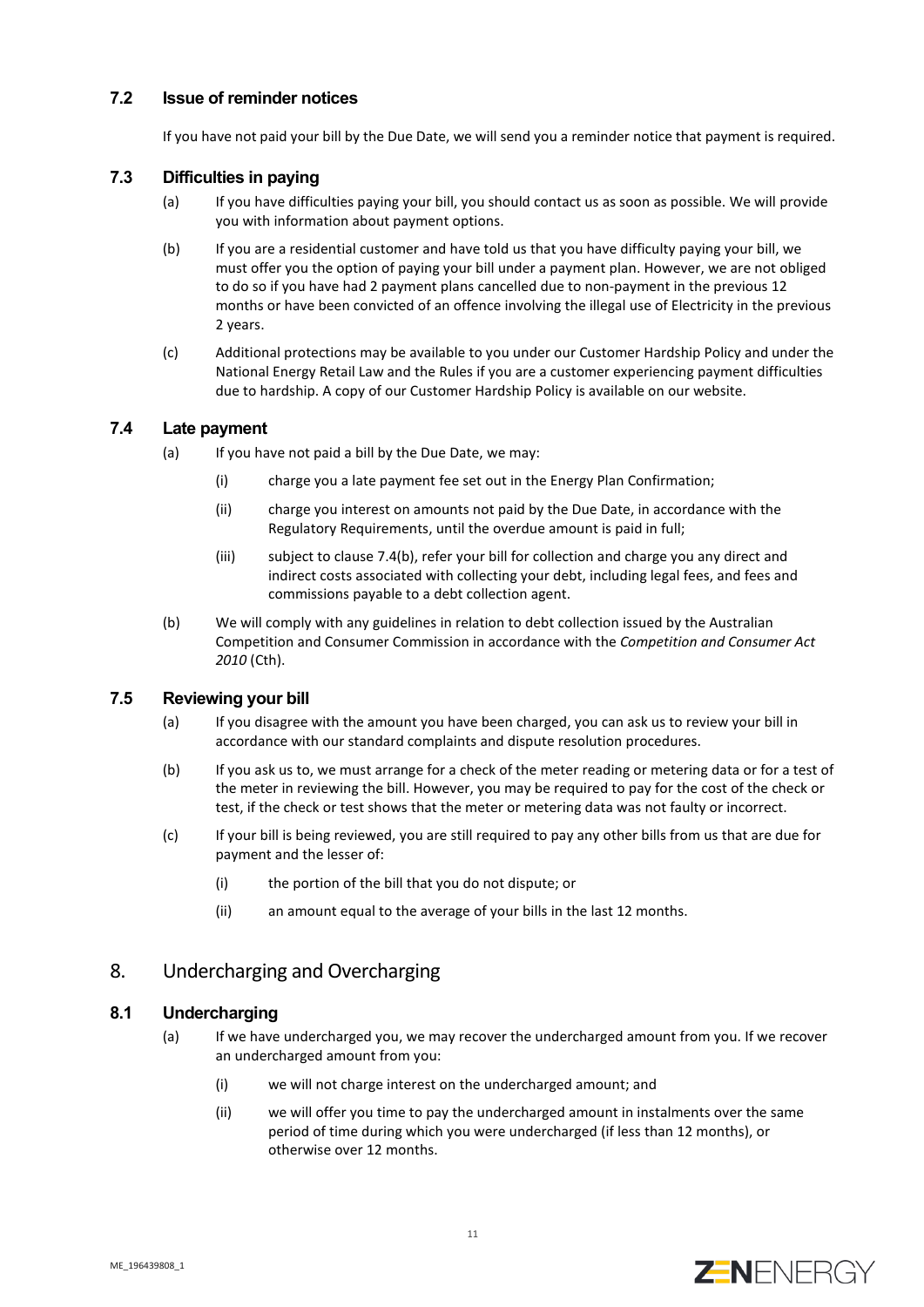(b) The maximum amount we can recover from you is limited to the amount that has been undercharged in the 9 months immediately before we notify you, unless the undercharge is your fault, or results from your unlawful act or omission.

## **8.2 Overcharging**

- (a) Where you have been overcharged by less than \$50, and you have already paid the overcharged amount, we must credit that amount to your next bill.
- (b) Where you have been overcharged by \$50 or more, we must inform you within 10 Business Days of our becoming aware of the overcharge and, if you have already paid that amount, we must credit that amount to your next bill. However, if you request otherwise, we will comply with that request.
- (c) If you have stopped buying Electricity from us, we will use our best endeavours to pay the overcharged amount to you within 10 Business Days.
- (d) If you have been overcharged as a result of your own fault or unlawful act or omission, we may limit the amount we credit or pay you to the amount you were overcharged in the last 12 months.

## <span id="page-11-0"></span>9. Meters

- (a) You must allow us and our authorised representatives safe and unhindered access to your Premises for the purposes of (where relevant):
	- (i) reading, testing, maintaining, inspecting or altering any metering installation at the Premises; and
	- (ii) calculating or measuring Electricity supplied or taken at the premises; and
	- (iii) checking the accuracy of metered consumption at the Premises; and
	- (iv) replacing meters.
- (b) We will use our best endeavours to ensure that a Meter reading is carried out as frequently as is needed to prepare your bills, consistently with the metering rules and in any event at least once every 12 months.
- (c) If we or our representatives seek access to the Premises under paragraph (a), we will:
	- (i) comply with all relevant requirements under the Regulatory Requirements; and
	- (ii) carry or wear official identification; and
	- (iii) show the identification if requested.
- (d) If we propose to replace your Meter we must give you a notice with the right to elect not to have your Meter replaced unless:
	- (i) your Meter is faulty or sample testing indicates it may become faulty; or
	- (ii) you have requested or agreed to the replacement of your Meter.

## 10. Interruption to the Supply of Electricity

#### **10.1 Retailer may arrange Retailer Planned Interruptions (maintenance repair etc)**

- (a) We may arrange Retailer Planned Interruptions to the supply of Electricity to your Premises where permitted under the Regulatory Requirements for the purpose of the installation, maintenance, repair or replacement of an Electricity meter.
- (b) If your Electricity supply will be affected by a Retailer Planned Interruption arranged by us and claus[e 3.2\(d\)\(iii\)](#page-6-1) does not apply:
	- (i) we may seek your explicit consent to the Interruption occurring on a specified date; or

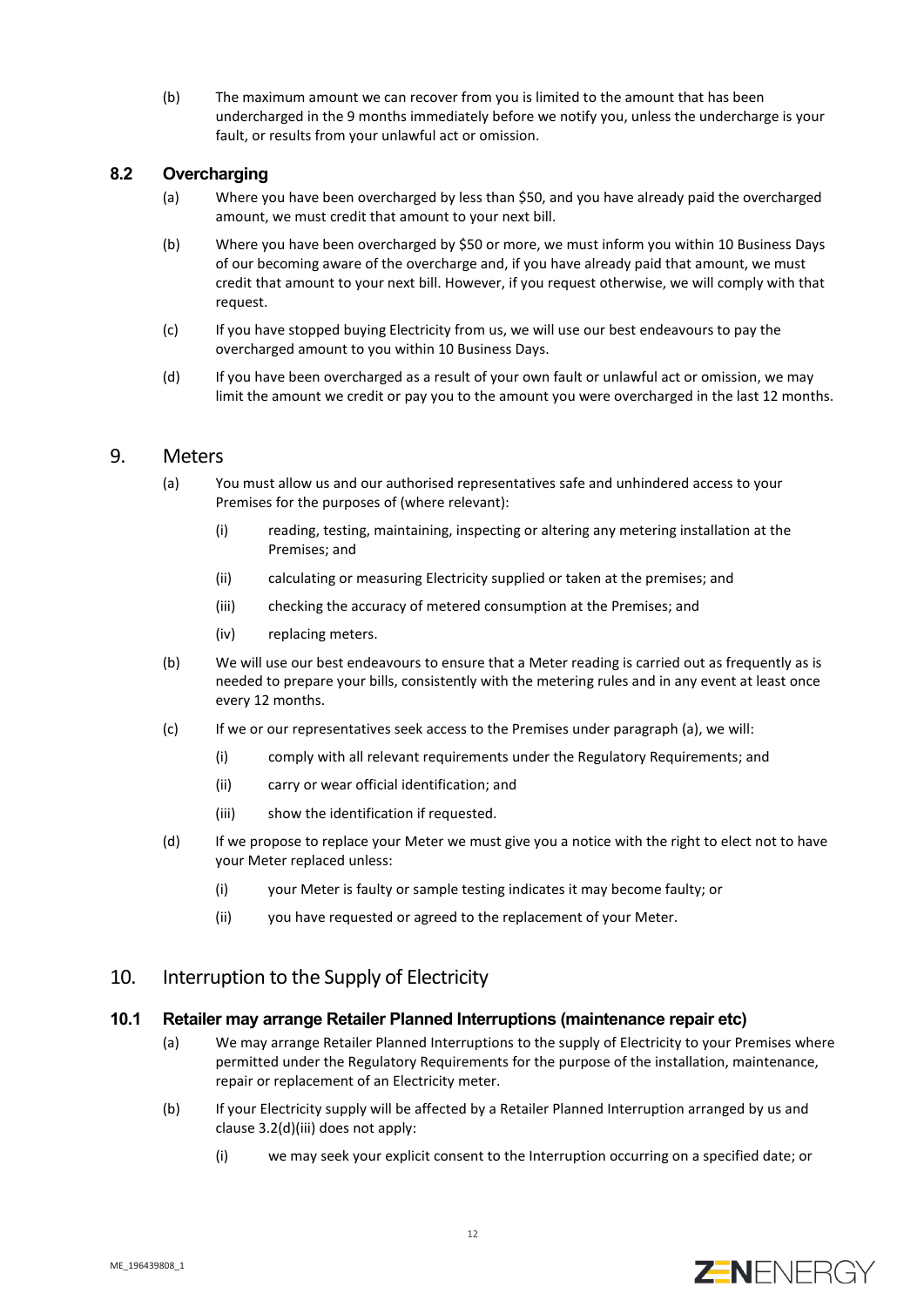- (ii) we may seek your explicit consent to the Interruption occurring on any day within a specified 5 Business Day range; or
- (iii) otherwise, we will give you at least 4 Business Days' notice of the Interruption by mail, letterbox drop, press advertisement or other appropriate means.

#### **10.2 Your right to information about planned Interruptions**

- (a) If you request us to do so, we will use our best endeavours to explain a Retailer Planned Interruption to the supply of Electricity to the Premises which was arranged by us.
- (b) If you request an explanation be in writing we must, within 10 Business Days of receiving the request, give you either:
	- (i) the written explanation; or
	- (ii) an estimate of the time it will take to provide a more detailed explanation if a longer period is reasonably needed.
- (c) For Interruptions made by your Distributor, we may refer you to your Distributor to provide information.

## 11. Security Deposits

#### **11.1 Security Deposits**

In some circumstances, we may require that you provide a Security Deposit in accordance with the Regulatory Requirements.

#### **11.2 Interest on Security Deposits**

Where you have paid a Security Deposit, we must pay you interest on the Security Deposit at a rate and on terms required by the Rules.

#### **11.3 Use of a Security Deposit**

- (a) We may use your Security Deposit, and any interest earned on the Security Deposit, to offset any amount you owe under this Contract:
	- (i) if you fail to pay a bill and as a result we arrange for the Disconnection of your Premises; or
	- (ii) in relation to a final bill (i.e. a bill we issue when you vacate the Premises or when you stop purchasing Electricity from us at your remises or when you request that your Premises be disconnected).
- (b) If we use your Security Deposit or any accrued interest to offset amounts owed to us, we will advise you within 10 Business Days.

#### **11.4 Return of Security Deposit**

- (a) We must return your Security Deposit and any accrued interest in the following circumstances:
	- (i) you complete 1 years' payment (in the case of Residential Customers) or 2 years' payment (in the case of business customers) by the pay-by dates on our initial bills; or
	- (ii) subject to claus[e 12.3](#page-13-1) of this Contract, you stop purchasing Electricity at the relevant Premises under this Contract.
- (b) If you do not give us any reasonable instructions, we will credit the amount of the Security Deposit, together with any accrued interest, to your next bill.

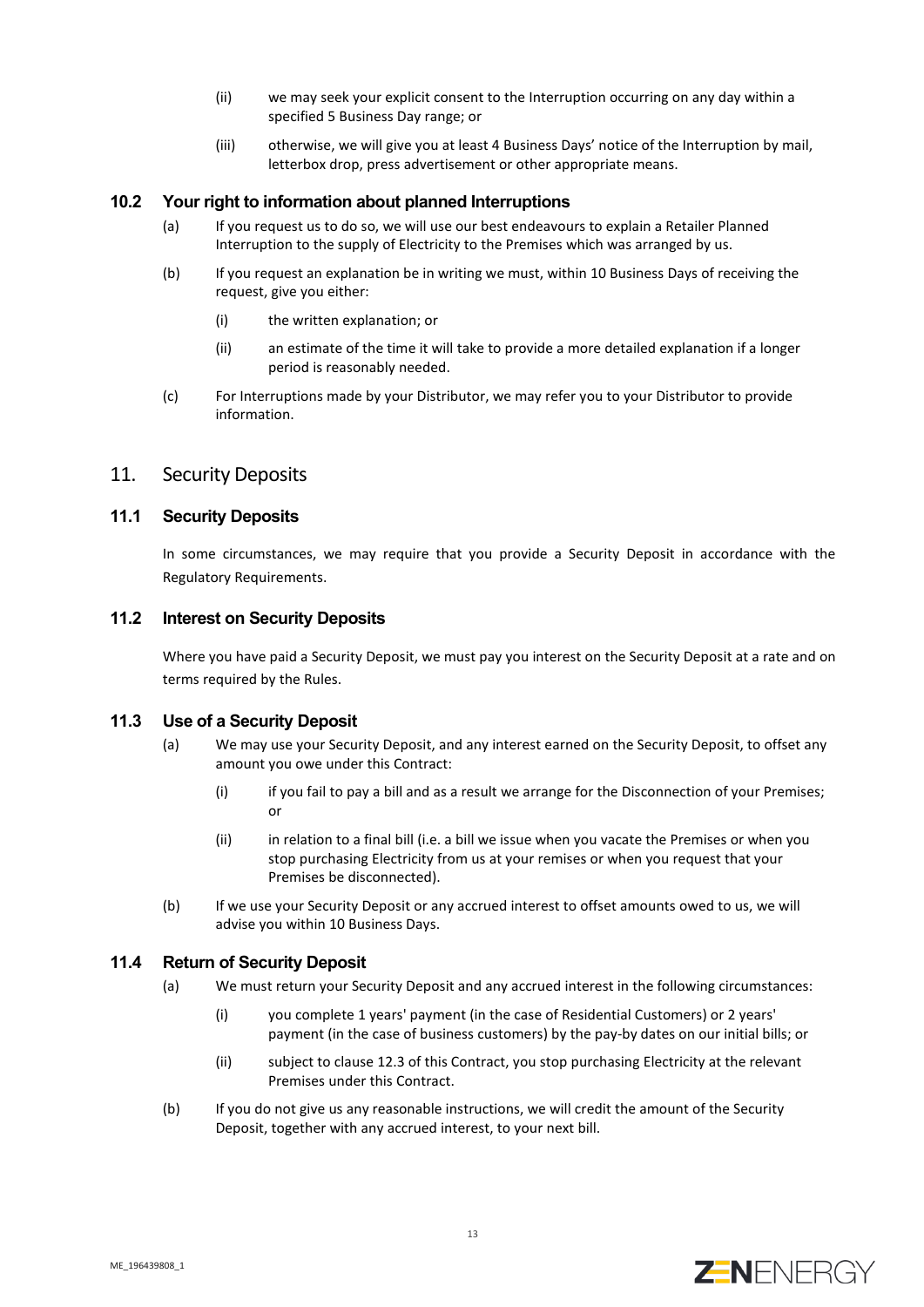# 12. Disconnection of supply

#### <span id="page-13-0"></span>**12.1 When can we arrange for Disconnection?**

Subject to us satisfying the requirements in the Rules, we may arrange for the Disconnection of your Premises if:

- <span id="page-13-3"></span>(a) you do not pay your bill by the Due Date and, if you are a residential customer, you:
	- (i) fail to comply with the terms of an agreed payment plan; or
	- (ii) do not agree to an offer to pay the bill by instalments, or having agreed, you fail to comply with the instalment arrangement;
- (b) you do not provide a Security Deposit we are entitled to require from you; or
- (c) you do not give access to your Premises to read a meter (where relevant) for 3 consecutive meter reads; or
- (d) you fail to give us safe and unhindered access to the remises as required by clause [9](#page-11-0) or any requirements under the Regulatory Requirements; or
- (e) there has been illegal or fraudulent use of Electricity at your Premises in breach of clause [14](#page-14-1) of this Contract; or
- (f) we are otherwise entitled or required to do so under the Regulatory Requirements or by law.

#### **12.2 Notice and warning of Disconnection**

Before disconnecting your Premises, we must comply with relevant warning notice requirements and other provisions in the Regulatory Requirements, and in relation to safe and unhindered access only, we must use our best endeavours to contact you to arrange an appointment with you for access to your Premises in addition to any warning notice. However, we are not required to provide a warning notice prior to Disconnection in certain circumstances (for example, where there has been illegal or fraudulent use of Electricity at your Premises or where there is an Emergency or health and safety issue).

#### <span id="page-13-4"></span><span id="page-13-1"></span>**12.3 When we must not arrange Disconnection**

- (a) Subject to clause [12.3\(b\),](#page-13-2) your Premises may not be disconnected during the following times (**Protected Period**):
	- (i) on a Business Day before 8.00am or after 3.00pm; or
	- (ii) on a Friday or the day before a public holiday; or
	- (iii) on a weekend or a public holiday; or
	- (iv) on the days between 20 December and 31 December (both inclusive) in any year; or
	- (v) if you are being disconnected under clause [12.1\(a\),](#page-13-3) during an extreme weather event.
- <span id="page-13-2"></span>(b) Your Premises may be disconnected within the protected period:
	- (i) for reasons of health and safety; or
	- (ii) in an emergency; or
	- (iii) as directed by a Relevant Authority; or
	- (iv) if you are in breach of clause 6.5 of your Customer Connection Contract which deals with interference with Electricity equipment; or
	- (v) if you request us to arrange Disconnection within the protected period; or
	- (vi) if your Premises contain a commercial business that only operates within the protected period and where access to the Premises is necessary to effect Disconnection; or
	- (vii) where the Premises are not occupied.

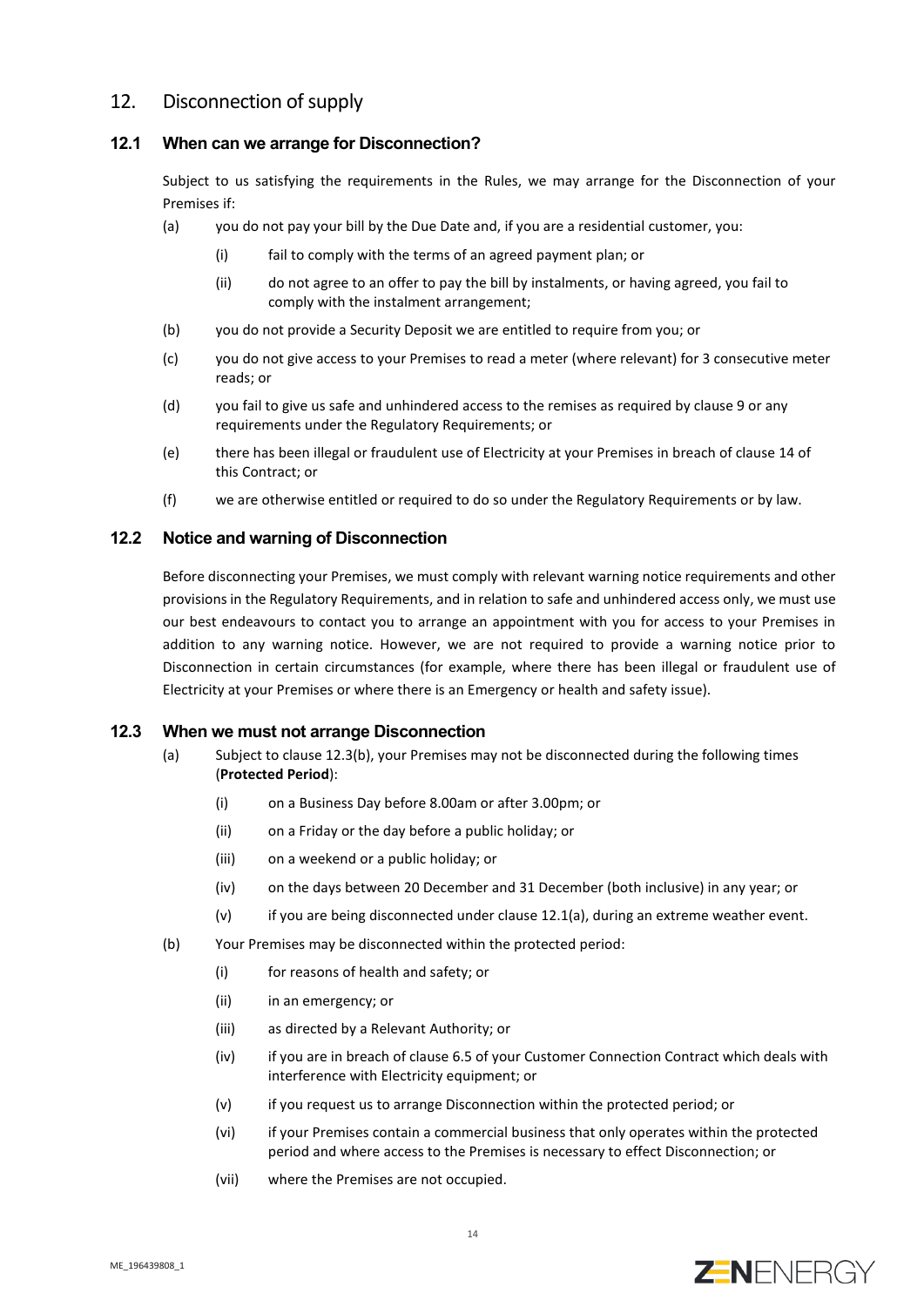# <span id="page-14-2"></span><span id="page-14-0"></span>13. Reconnection after Disconnection

- (a) We must arrange for the reconnection of your Premises if, within 10 Business Days of your Premises being disconnected:
	- (i) you rectify the matter that led to the disconnection or made arrangements to our satisfaction; and
	- (ii) you made a request for reconnection;
	- (iii) you pay any reconnection charge (if requested).
- (b) We may terminate this Contract 10 Business Days following disconnection if you do not meet the requirements in clause [13\(a\).](#page-14-2)

# <span id="page-14-1"></span>14. Wrongful and illegal use of Electricity

#### **14.1 Use of Electricity**

You must not, and must take reasonable steps to ensure others do not:

- (a) illegally use Electricity supplied to your Premises; or
- (b) interfere or allow interference with any electricity equipment that is at your Premises except as may be permitted by law; or
- (c) use the Electricity supplied to your Premises or any electricity equipment in a manner that:
	- (i) unreasonably interferes with the connection or supply of electricity to another customer; or
	- (ii) causes damage or interference to any third party; or
- (d) allow Electricity purchased from us to be used otherwise than in accordance with this Contract and the Rules; or
- (e) tamper with, or permit tampering with, any meters or associated equipment.

## 15. Notices and Bills

- (a) Notices and bills under this Contract must be sent in writing, unless this Contract or the National Energy Retail Law and the Regulatory Requirements say otherwise.
- (b) A notice or bill sent under this Contract is taken to have been received by you or by us (as relevant):
	- (i) on the date of transmission (unless the sender receives notice that delivery did not occur or has been delayed) if sent electronically and the use of electronic communication has been agreed between us; or
	- (ii) on the date it is handed to the party, left at the party's Premises (in your case) or one of our offices (in our case) or successfully faxed to the party (which occurs when the sender receives a transmission report to that effect); or
	- (iii) on the date 2 Business Days after it is posted.
- (c) Our contact details for you to contact us or send us a notice are as set out in our bill to you, or as notified to you from time to time.

# 16. Privacy Act Notice

We will comply with all relevant privacy legislation in relation to your personal information. You can find a summary of our Privacy Policy on our website. If you have any questions, you can contact our Privacy Officer.

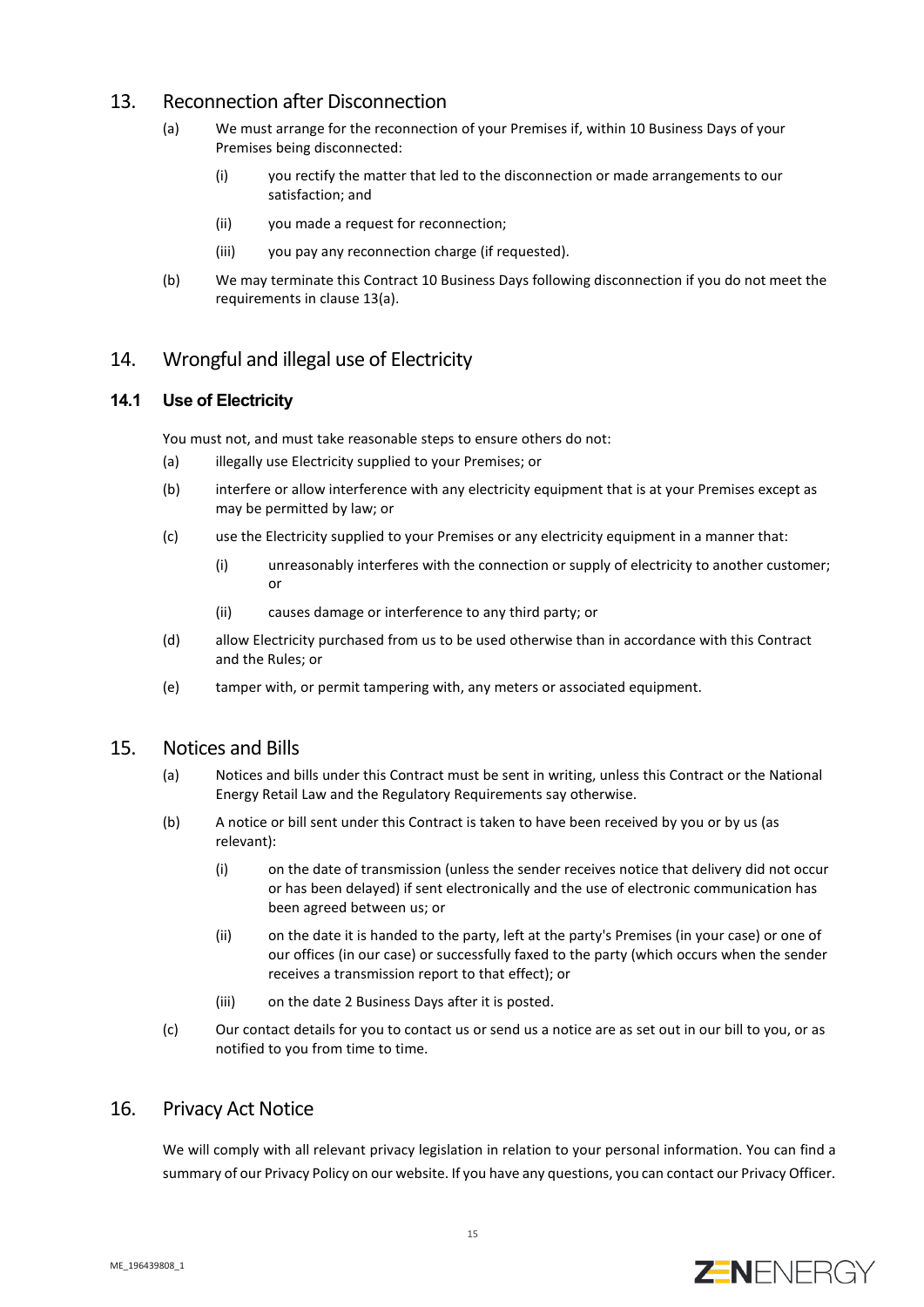# 17. Complaints and dispute resolution

## **17.1 Complaints**

- (a) If you have a complaint relating to the sale of Electricity by us to you, or this Contract generally, you may lodge a complaint with us in accordance with our standard complaints and dispute resolution procedures.
- (b) Our standard complaints and dispute resolution procedures are published on our website.

#### **17.2 Our obligations in handling complaints**

If you make a complaint, we must respond to your complaint within the required timeframes set out in our standard complaints and dispute resolution procedures and inform you:

- (a) of the outcome of your complaint and the reasons for our decision; and
- (b) that if you are not satisfied with our response, you have a right to refer the complaint to the Energy and Water Ombudsman SA.

## 18. Force Majeure

## <span id="page-15-0"></span>**18.1 Effect of Force Majeure Event**

If either party to this Contract cannot meet an obligation under this Contract because of an event outside the control of that party (**Force Majeure Event**):

- (a) the obligation, other than an obligation to pay money, is suspended to the extent it is affected by the Force Majeure Event for as long as the Force Majeure Event continues; and
- (b) the affected party must use its best endeavours to give the other party prompt notice of that fact including full particulars of the event, an estimate of its likely duration, the extent to which the affected party's obligations are affected and the steps being taken to remove, overcome or minimise those effects.

#### **18.2 Deemed prompt notice**

If the effects of a Force Majeure Event are widespread, we will be deemed to have given you prompt notice if we make the necessary information available by way of a 24 hour telephone service within 30 minutes of being advised of the event or otherwise as soon as practicable.

## **18.3 Obligation to overcome or minimise effect of Force Majeure Event**

A party that claims a Force Majeure Event must use its best endeavours to remove, overcome or minimise the effects of that event as soon as practicable.

#### **18.4 Settlement of industrial disputes**

Nothing in this clause requires a party to settle an industrial dispute that constitutes a Force Majeure Event in any manner other than the manner preferred by that party.

## 19. Applicable Law

The laws of the State of South Australia govern this Contract.

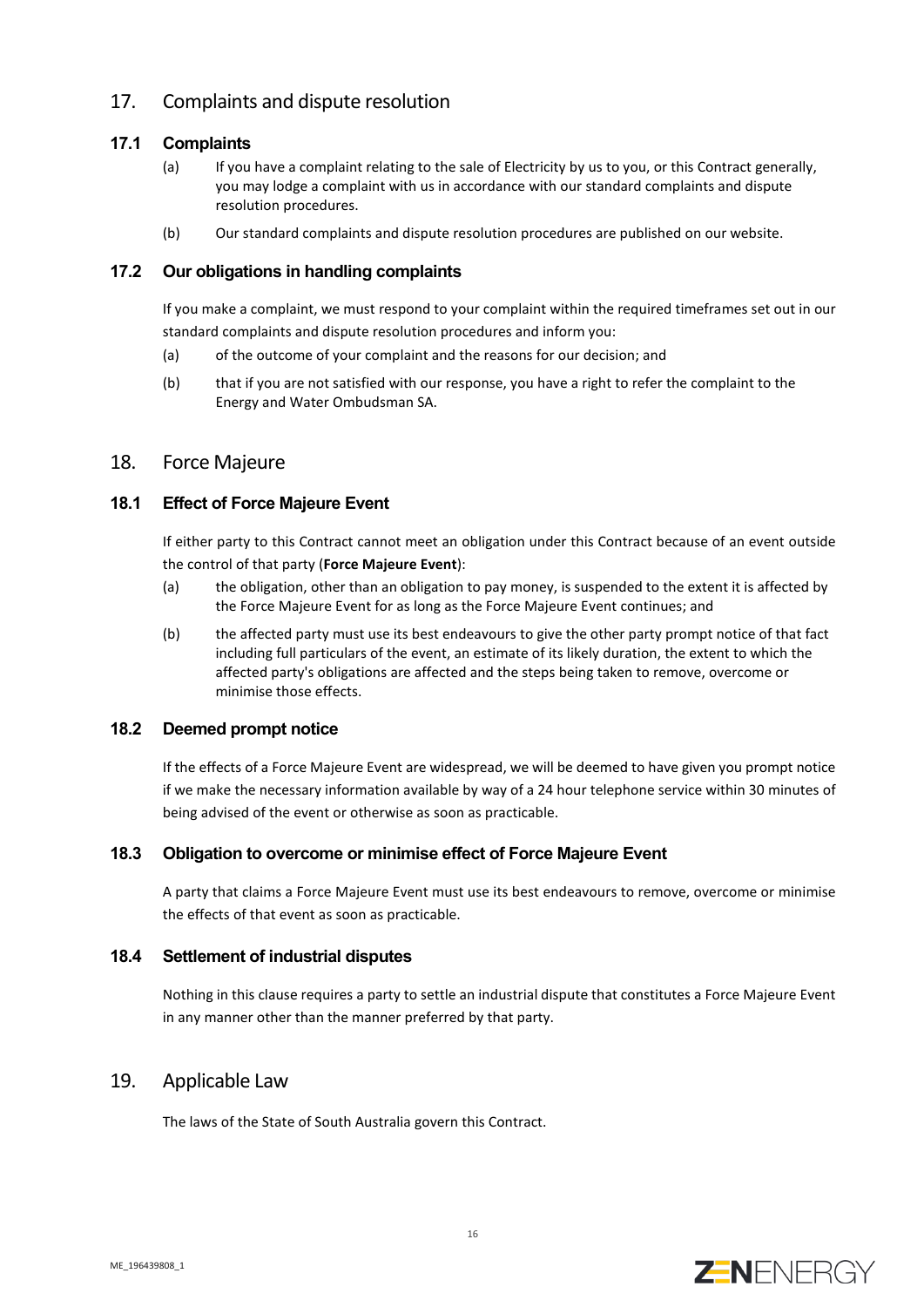# <span id="page-16-1"></span>20. Retailer of Last Resort Event

If we are no longer entitled by law to sell electricity to you due to a Retailer of Last Resort (**RoLR**) event occurring in relation to us, we are required under the National Energy Retail Law and the Rules to provide relevant information (including your name, billing address and metering identifier) to the entity appointed as the relevant Designated Retailer for the RoLR Event and this Contract will come to an end.

# 21. General

## **21.1 Our obligations**

Some obligations placed on us under this Contract may be carried out by another person. If an obligation is placed on us to do something under this Contract, then:

- (a) we are taken to have complied with the obligation if another person does it on our behalf; and
- (b) if the obligation is not complied with, we are still liable to you for the failure to comply with this Contract.

#### **21.2 Amending this Contract**

- (a) This Contract may only be amended in accordance with the procedures set out in the National Energy Retail Law.
- (b) We must publish any amendments to this Contract on our website.

# 22. Defined terms and interpretation

## <span id="page-16-0"></span>**22.1 Defined terms**

In this Contract:

**Acceptable Identification**, in relation to:

- (a) a Small Residential Customer, includes any one of the following:
	- (i) a driver licence (or driver's licence) issued under the law of a State or Territory, a current passport or another form of photographic identification;
	- (ii) a Pensioner Concession Card or other entitlement card, issued under the law of the Commonwealth or of a State or Territory;
	- (iii) a birth certificate; or
- (b) a Small Business Customer that is a sole trader or partnership, includes one or more of the forms of identification for a Residential Customer for one or more of the individuals that conduct the business or enterprise concerned; or
- (c) a business customer that is a body corporate, means Australian Company Number or Australian Business Number of the body corporate.

**Billing Cycle** means the regular recurrent period for which you receive a bill from us as notified to you from time to time.

**bills** has the meaning in clause [6.2.](#page-9-0)

**Business Day** means a day other than a Saturday, a Sunday or a public holiday in the state or territory that the Premises is located.

**Commencement Date** has the meaning in clause [2.1\(a\).](#page-4-1)

**Connection** means a physical link between a Distribution System and the Premises to allow the flow of electricity.

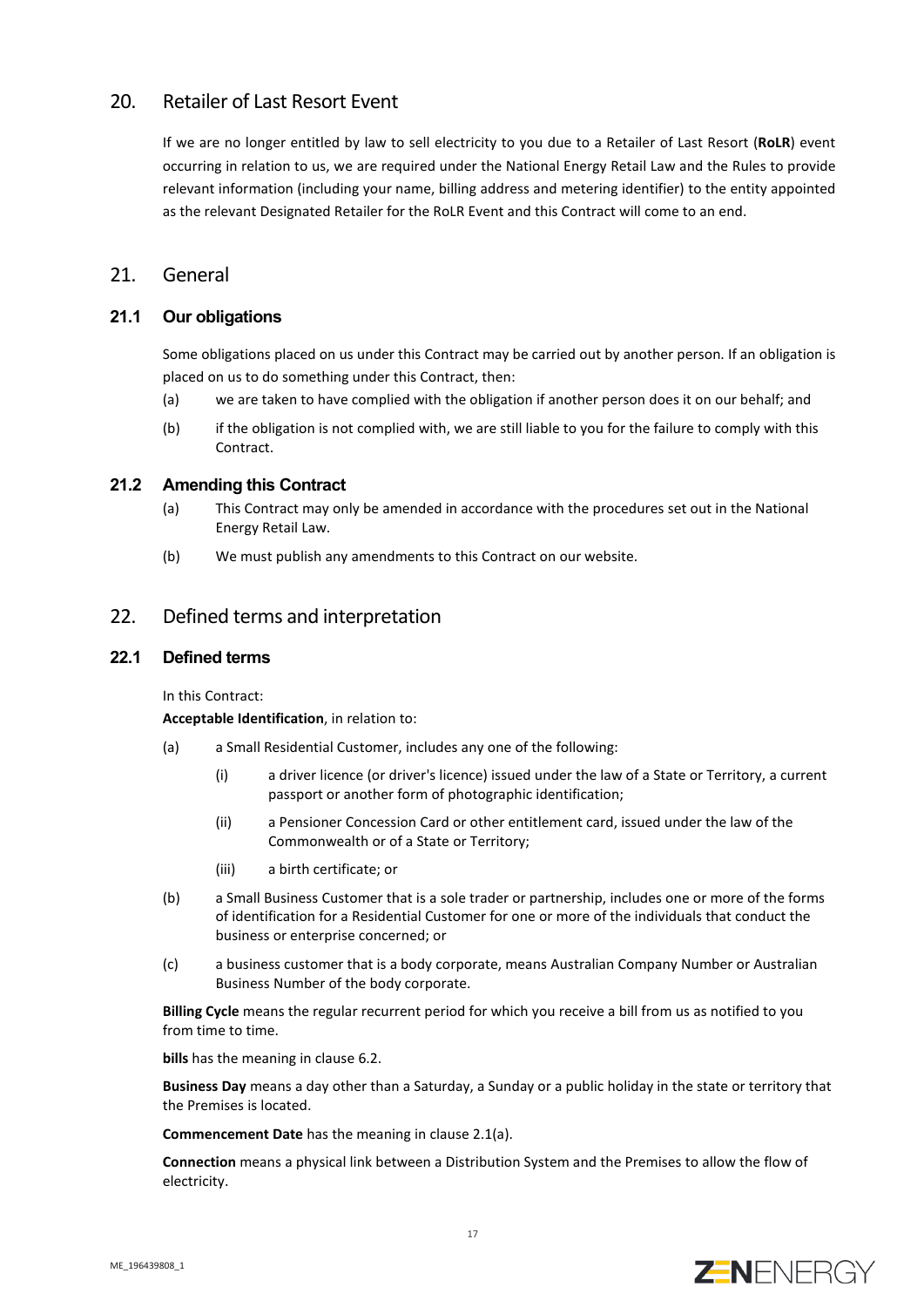#### **Connection Charge** means:

- (a) the charge set out in the Energy Plan Confirmation; or
- (b) any pass through of any charges that your Distributor or Meter Service Provider levies upon us for connecting, or arranging the Distributor or Meter Service Provider for your Connection.

**Connection Point** means, for the Premises, the agreed point of supply for the Premises that has a NMI (a reference to the Connection Point in this Contract includes a reference to the NMI for the Connection Point).

**Contract** means this Contract for the sale of Electricity at the Premises.

**Contract Start Date** has the meaning given in claus[e 2.1\(a\).](#page-4-1)

**Cooling-off Period** has the meaning in claus[e 2.3.](#page-4-2)

**Customer** means a person who buys or wants to buy Electricity from a Retailer.

**Customer Connection Contract** means a contract between you and your Distributor for the provision of customer connection services.

**Customer Hardship Policy** means the our policy in relation to the process of identifying and assisting Small Residential Customer experiencing financial payment difficulties due to hardship.

**Deemed Customer Retail Arrangement** has the meaning in the Regulatory Requirements.

**Designated Retailer** means the Financially Responsible Retailer for the Premises (where you have an existing connection) or the local area retailer (where you do not have an existing connection) for the Premises.

**Disconnection** means an action to prevent the flow of electricity to the Premises, but does not include an Interruption.

**Distribution System** means the network of poles and wires, which a Distributor uses to deliver electricity to the Premises.

**Distributor** means the person who operates the system that connects your Premises to the distribution network:

- (a) the planned maintenance, repair or augmentation of the transmission system; or
- (b) the planned maintenance, repair or augmentation of the Distribution System, including planned or routine maintenance of a meter (excluding a Retailer Planned Interruption); or
- (c) the installation of a new connection or a connection alteration.

**Distributor Planned Interruption** means an Interruption for:

- (a) the planned maintenance, repair or augmentation of the transmission system; or
- (b) the planned maintenance, repair or augmentation of the Distribution System, including planned or routine maintenance of a meter (excluding a retailer planned interruption); or
- (c) the installation of a new connection or a connection alteration;

**Due Date** means the later of:

- (a) the date stated on your bill; or
- (b) any other date for payment of your bill we agree with you.

**Electricity** means the electricity product type described in your Energy Plan Confirmation.

**Energy Charges** has the meaning in clause [5.1\(a\).](#page-7-6)

**Energy Plan** means the specific energy plan that is referenced to describe the Energy Charges and any applicable benefits, rewards and discounts that apply to you, as set out in the Energy Plan Confirmation or notified to you from time to time in accordance with claus[e 5.2\(c\)\(iii\)\(F\).](#page-7-7) We note that each Energy Plan has a 'Basic Plan Information Document' that sets out the key details of that Energy Plan and this document is available on request.

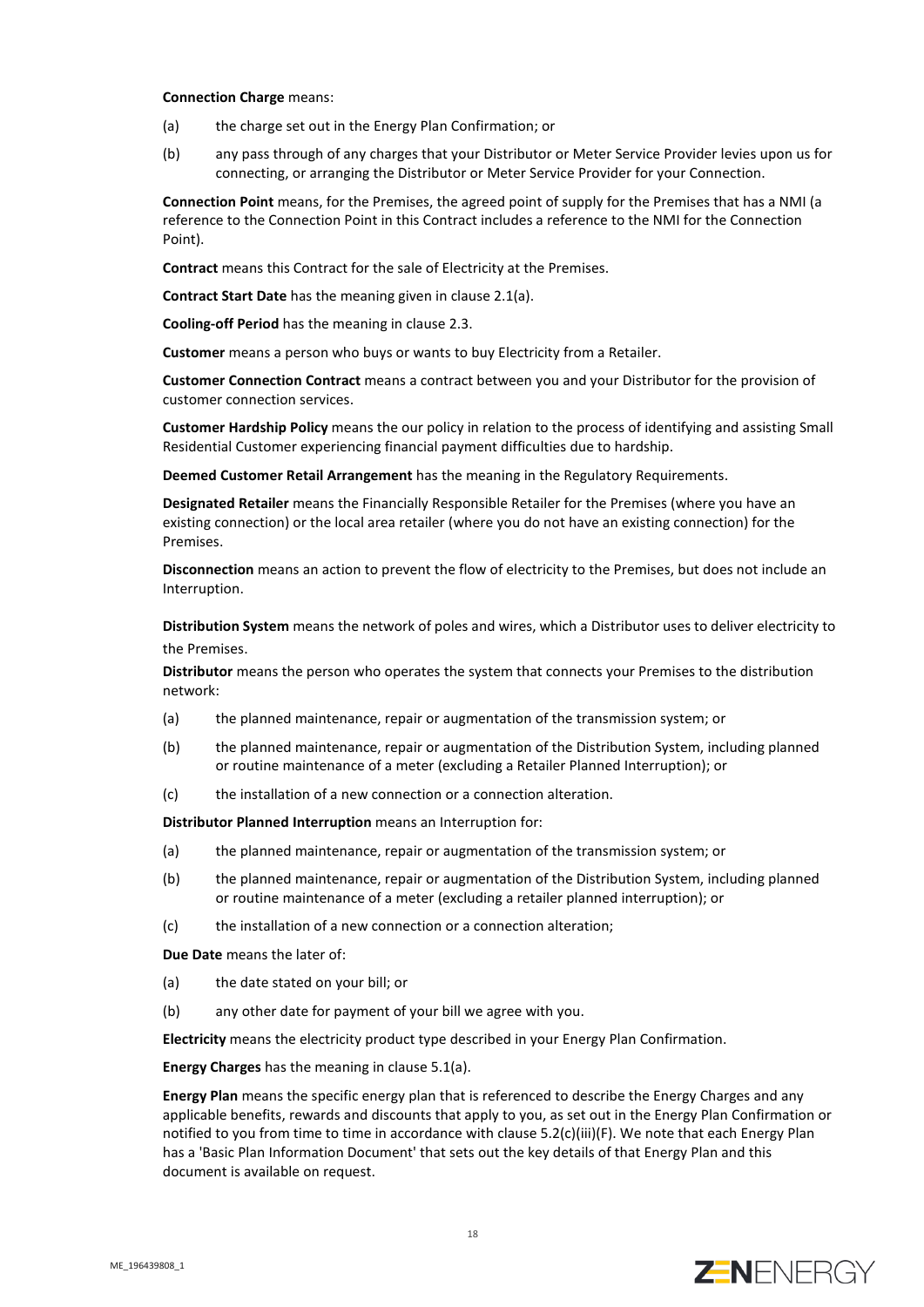**Energy Plan Confirmation** means the 'Energy Plan Confirmation' provided by us to you as part of the Welcome Pack that confirms the Energy Plan and the details that were included in the Quote provided to you by us.

**Emergency** means an emergency due to the actual or imminent occurrence of an event that in any way endangers or threatens to endanger the safety or health of any, normal operation of the Distribution System or transmission system, or that destroys or damages, or threatens to destroy or damage, any property.

**Feed-in Tariff** means the amount per unit paid by us to you for any electricity generated by a solar system installed at your Premises that is exported into the electricity grid, as set out in your Energy Plan Confirmation and/or Energy Plan.

**Fees** means any additional charges or fees set out in the Energy Plan Confirmation or any other charge that we may recover from you under the Regulatory Requirements.

**Financially Responsible Retailer** means the Retailer who is the financially responsible market participant for the Connection Point.

**Force Majeure Event** has the meaning in clause [18.1.](#page-15-0)

**GST** has the meaning given in the GST Act (*A New Tax System (Goods and Services Tax) Act 1999* (Cth)).

**Interruption** means a temporary unavailability or temporary curtailment of the supply of electricity from a Distribution System to a Customer, but does not include Disconnection.

**Medical Confirmation** means certification from a registered medical practitioner of the requirement for life support equipment at your Premises.

**Meter** means the device that measures the quantity of electricity passing through the Connection Point and records the consumption of electricity at the Premises.

**Meter Service Provider** means any party (including the Distributor) who provides services in relation to Meters, including to read, install, maintain, test, inspect, repair, alter or replace your Meter, and includes the functions of Metering Coordinator, Metering Provider and/or Metering Data Provider as defined in the Regulatory Requirements.

**National Energy Retail Law** means the Law of that name that is applied by each participating State and Territory.

**NMI** means a 'National Meter Identifier' being a unique numeric or alpha numeric identifier assigned to a connection point.

**Premises** means the address for which you have agreed to buy Electricity from us identified in the Energy Plan Confirmation.

**Price Comparator** has the meaning in the Regulatory Requirements.

**Protected Period** has the meaning in claus[e 12.3\(a\)](#page-13-4)

**Quote** means our quote to sell you Electricity that we provided to you that includes the information that will be set out in the Energy Plan Confirmation for this Contract.

**Regulatory Requirements** means any Commonwealth, State or local government legislation including Acts of Parliament, regulations, rules (including the Rules), by-laws or other subordinate legislation, judicial, administrative or regulatory decrees or orders, or any mandatory approvals and guidelines, including industry standards or administrative interpretations of them, as may be in force and as amended from time to time.

**Relevant Authority** means any person or body who has the power under law to direct us, including the Australian Energy Market Operator and State or Federal Police.

**Residential Customer** means a person who purchases electricity principally for personal, household or domestic use at their premises.

**Retailer** means a person that is authorised to sell electricity to customers.

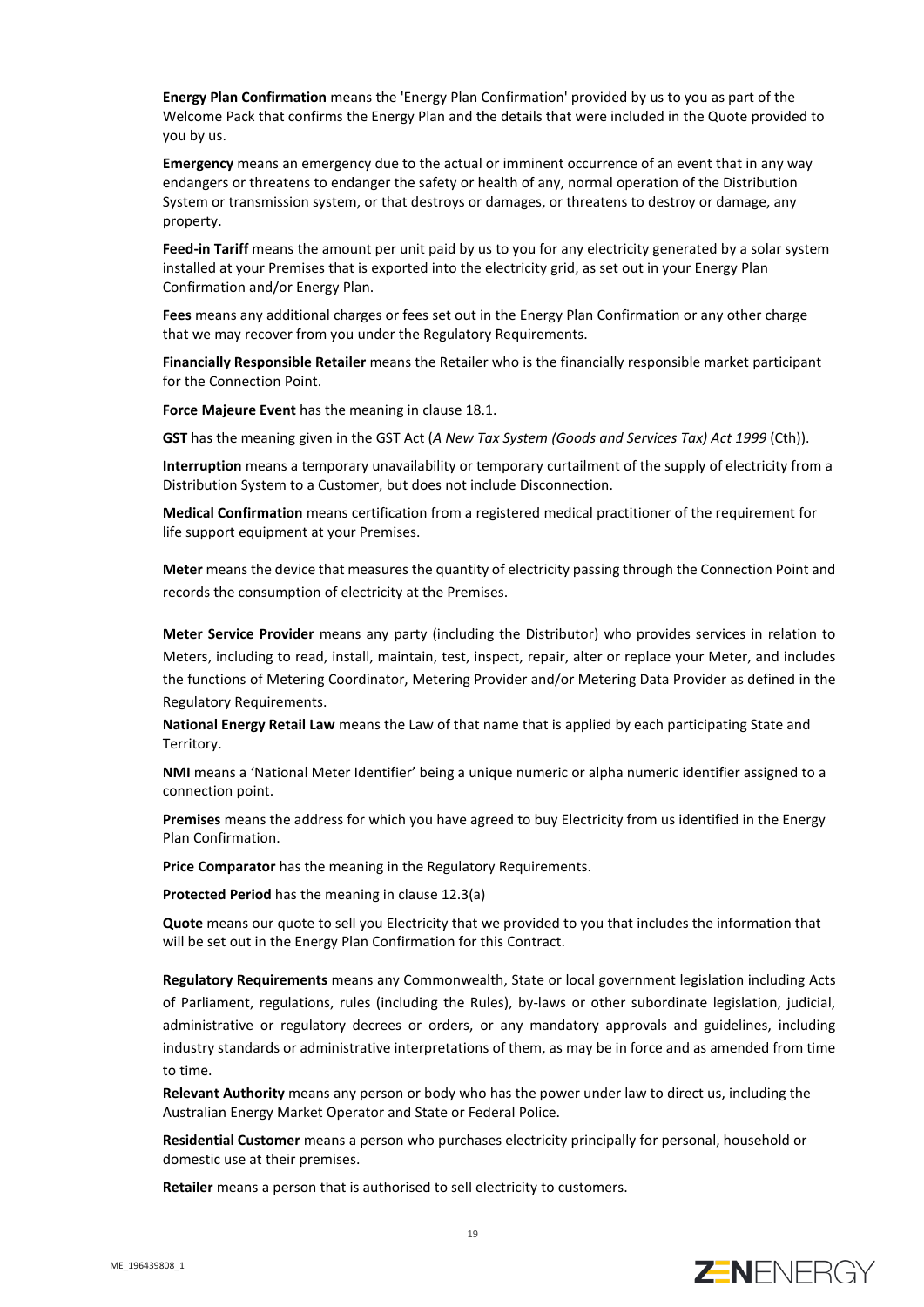#### **Retailer Planned Interruption** means an Interruption that:

- (a) is for the purposes of the installation, maintenance, repair or replacement of an electricity meter; and
- (b) does not involve the Distributor effecting the Interruption; and
- (c) is not an Interruption which has been planned by your Distributor.

**RoLR** has the meaning in clause [20.](#page-16-1)

**RoLR Event** means an event that triggers the operation of the Retailer of Last Resort scheme under the National Energy Retail Law.

**Rules** means the National Energy Retail Rules made under the National Energy Retail Law.

**Security Deposit** means an amount of money paid to us as security against non-payment of a bill in accordance with the Rules.

**Small Customer** means:

- (a) a Residential Customer; or
- (b) a business customer who consumes electricity at or below a level determined under the National Energy Retail Law.

**Solar Contract** means a contract entered into between you and us, under which we pay you a Feed-in Tariff.

**Supply** means the delivery of electricity by a Distributor through its Distribution System to the Premises, and the provision of any related services.

**Welcome Pack** means this information that we are required, in accordance with the Regulatory Requirements, to provide you with at the commencement of the Contract which also is our written acceptance of your offer to accept the Quote.

**ZEN Energy** means ZEN Energy Retail Pty Ltd (ABN 54 615 751 052) trading as ZEN Energy of Level 2, 134 Fullarton Road, Rose Park, SA 5067.

#### **22.2 Interpretation**

In this Contract, except where the context otherwise requires:

- (a) the singular includes the plural and vice versa, and a gender includes other genders;
- (b) another grammatical form of a defined word or expression has a corresponding meaning;
- (c) a reference to a clause, paragraph or schedule is to a clause or paragraph of, or schedule to, this *contract*, and a reference to this *contract* includes any schedule or annexure;
- (d) a reference to a document or instrument includes the document or instrument as novated, altered, supplemented or replaced from time to time;
- (e) a reference to A\$, \$A, dollar or \$ is to Australian currency;
- (f) a reference to a party is to a party to this *contract*, and a reference to a party to a document includes the party's executors, administrators, successors and permitted assigns and substitutes;
- (g) a reference to a person includes a natural person, partnership, body corporate, association, governmental or local authority or agency or other entity;
- (h) a reference to a statute, ordinance, code or other law includes regulations and other instruments under it and consolidations, amendments, re-enactments or replacements of any of them;
- (i) headings are for ease of reference only and do not affect interpretation.

#### **22.3 Inconsistency with the Rules**

Where the application of a term or condition of this Contract is inconsistent with the applicable minimum requirements for market retail contracts set out in the Rules: